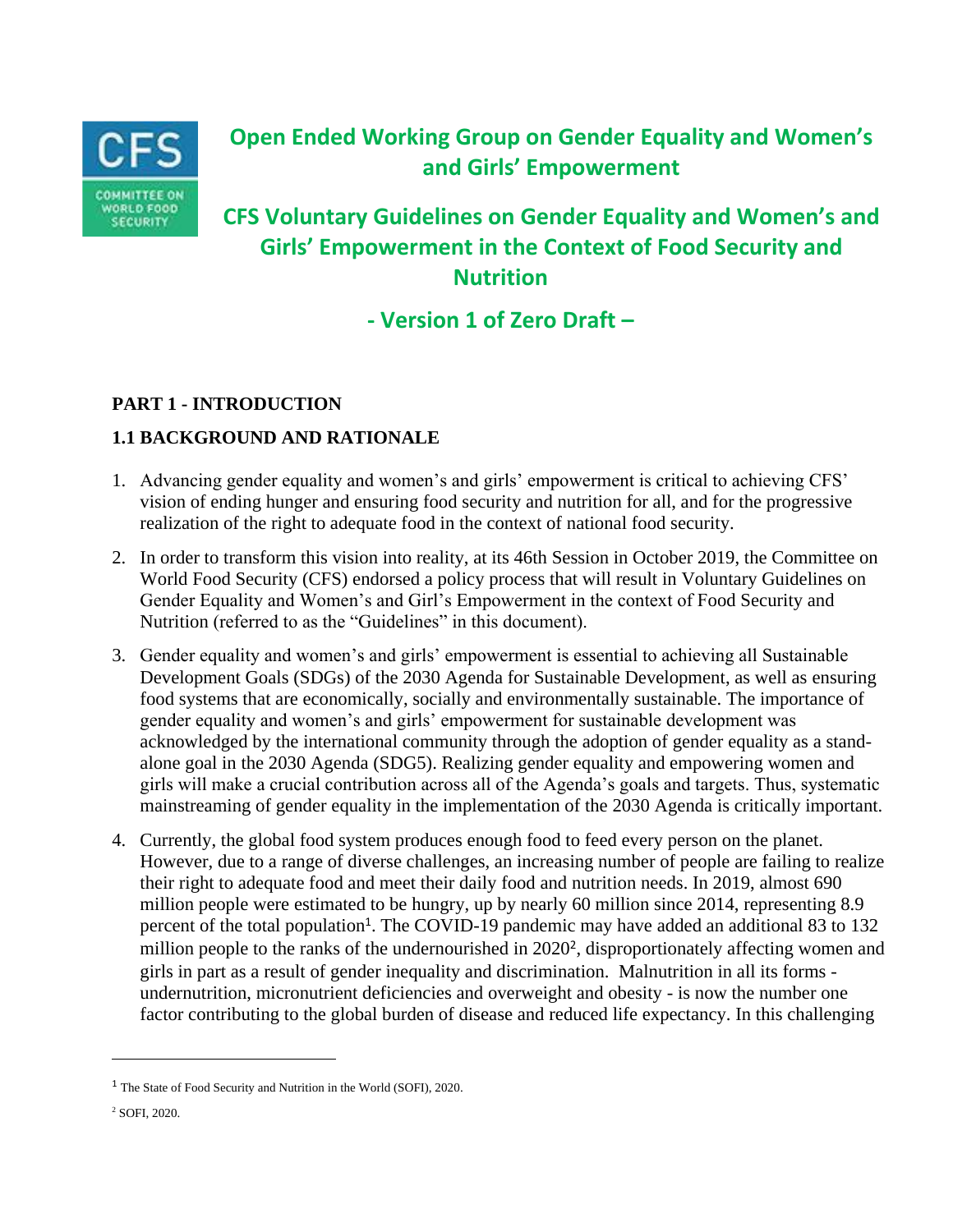global context, addressing gender inequality and ensuring women's and girls' rights is urgent and more important than ever to achieve food security and nutrition for all.

- 5. A large body of evidence demonstrates the positive links between gender equality and food security and nutrition. Gender equality and women's and girls' empowerment is not only fundamental to the realization of human rights, it is also essential for poverty reduction, economic growth, sustainable natural resource management, mitigating and adapting to climate change, protecting ecosystems and conserving biodiversity. Empowering women is one of the most effective ways to improve nutrition outcomes not only of women but of all family members, lowering infant mortality and reducing child malnutrition, thereby helping to break intergenerational cycles of malnutrition, with special attention to the nutritional needs of pregnant and breastfeeding women. Measures are also required to improve women's maternal health while recognizing women's sexual and reproductive health and reproductive rights.<sup>3</sup> Investing in women and girls and promoting gender equality and women's and girls' empowerment are not only the right things to do to achieve food security and nutrition, they are the smart things to do.
- 6. Discrimination against women and girls<sup>4</sup>, pervasive gender inequalities and exposure to violence result in unequal access to food, with higher prevalence of food insecurity and malnutrition among women and girls. Rural girls face the triple disadvantage of location, gender and age. The gender gap in accessing food increased from 2018 to 2019<sup>5</sup> and is expected to widen as the COVID-19 pandemic and the measures to contain it are having a negative and gender-differentiated impact on food security and nutrition.<sup>6</sup>
- 7. Achievement of gender equality is positively correlated with increased production and improved efficiency in many sectors, including in agriculture, whereas inequality and discrimination in access to, and control over, resources continue to undermine economic performance, leading to belowpotential economic outcomes. Women play active roles as agents in food systems as farmers, producers, processors, traders, wage-workers and entrepreneurs throughout the value chains. Giving women the same access as men to agricultural resources would raise total agricultural output by 2.5–4 percent, and potentially reduce the number of hungry people by  $12-17$  percent.<sup>7</sup> Providing adequate support to women in food systems is critical for the planet to feed nine billion people in 2050 and produce 50 percent more food.<sup>8</sup>
- 8. Despite positive progress made over decades, gender inequalities persist as women and girls continue to face multiple and intersecting forms of discrimination in many areas. This manifests itself in unequal access to, and control over, key productive resources, assets, technologies, services, economic opportunities, and participation in decision-making processes at household,

<sup>&</sup>lt;sup>3</sup> GA Resolution 70/1-2015. Transforming our world: the 2030 Agenda for Sustainable Development. Programme of Action of the International Conference on Population and Development, 1994. Beijing Declaration and Platform of Action, 1995. CSW 62 and 63 Agreed Conclusions.

<sup>4</sup> United Nations, 1979. 'Convention on the Elimination of all forms of Discrimination Against Women' (CEDAW), Article 1 - Discrimination against women is defined as: "*Any distinction, exclusion or restriction made on the basis of sex which has the effect or purpose of impairing or nullifying the recognition, enjoyment or exercise by women, irrespective of their marital status, on the basis of equality of men and women, of human rights and fundamental freedoms in the political, economic, social, cultural, civil or any other field.*" Discrimination can stem from both law (de jure) or from practice (de facto). The CEDAW Convention recognizes and addresses both forms of discrimination, whether contained in laws, policies, procedures or practice.

<sup>5</sup> SOFI, 2020.

<sup>6</sup> [FAO Policy Brief on Gendered Impacts of COVID-19 and equitable policy responses in agriculture, food security and nutrition,](http://www.fao.org/policy-support/tools-and-publications/resources-details/en/c/1276740/) FAO, 2020.

 $^7$  The State of Food and Agriculture 2010-11. WOMEN IN AGRICULTURE - Closing the gender gap for development.

<sup>8</sup> The future of food and agriculture – Trends and challenges, FAO 2017.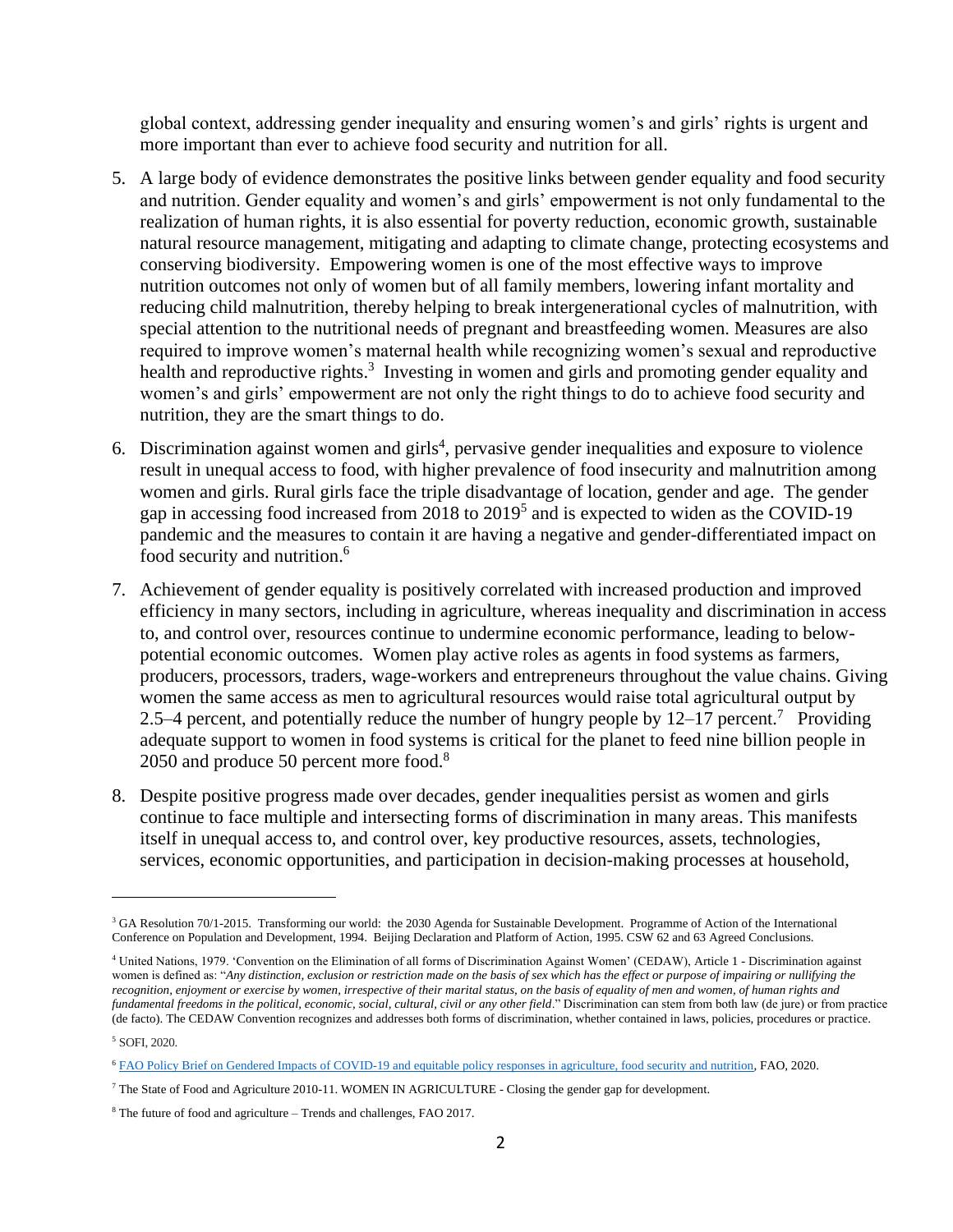community and national levels, as well as unbalanced and unrecognized responsibilities in terms of unpaid care and domestic work - all negatively impacting various dimensions of food security: availability, access, utilization and stability.

9. Gender inequality disproportionally impacts women and girls, who continue to have lower social status and economic and political power in many parts of the world. However, discriminatory barriers and limiting societal gender norms and expectations prevent everyone from fulfilling their full potential. Thus, changing gender roles and relations towards equal rights, responsibilities and opportunities will benefit the whole society. It is crucial that all actors, including men and boys, take joint responsibility and have an active role in this process.

## **1.2 OBJECTIVES OF THE GUIDELINES**

- 10. The objective of the Guidelines is to support Member States, development partners and other stakeholders to advance gender equality, women's and girls' rights, and women's and girls' empowerment, as part of their efforts to eradicate hunger<sub>,</sub> food insecurity and malnutrition, towards the progressive realization of the right to adequate food in the context of national food security.
- 11. The Guidelines will provide concrete policy guidance based on good practices and lessons learnt on gender mainstreaming<sup>9</sup>, gender transformative interventions and innovative solutions. They aim to contribute towards a gender-responsive approach, improving legal and policy frameworks, institutional arrangements, national plans and programmes, and promoting innovative partnerships and increased investments in human and financial resources that are conducive to promoting gender equality and women's and girls' empowerment.
- 12. The Guidelines aim to foster greater policy coherence among gender equality and women's and girls' empowerment and food security and nutrition agendas, and promote mutually reinforcing policy measures. Generating and disseminating evidence on the diverse situations and experiences of women and girls, men and boys and recognizing their differentiated opportunities, constraints and outcomes in the context of food security and nutrition helps to transform societal norms, raise awareness and supports appropriate responses including targeted development of policies and programs.
- 13. The Guidelines will contribute to accelerating action by all stakeholders at all levels, including farmers' and women's organizations, to achieve the vision of CFS and the goals of the 2030 Agenda, as part of the United Nations Decade of Action for Sustainable Development (2020-2030). Given the important roles that women and girls play in agriculture<sup>10</sup> and food systems, family farming as well as in household food security and nutrition, the Guidelines will also contribute to the implementation of the Action Plans of the UN Decades of Action on Nutrition (2016-2025), on Water for Sustainable Development (2018-2028), on Family Farming (2019-2028), and Ecosystems Restoration (2021-2030) and benefit from the 2021 Food System Summit.

## **1.3 NATURE OF THE VOLUNTARY GUIDELINES AND THEIR INTENDED USERS**

<sup>9</sup> Gender mainstreaming is, as defined in the ECOSOC agreed conclusions 1997/2 - Mainstreaming the gender perspective into all policies and programmes in the United Nations system, "the process of assessing the implications for women and men of any planned action, including legislation, policies or programs, in all areas and at all levels. It is a way to make women's as well as men's concerns and experiences an integral dimension of the design, implementation, monitoring and evaluation of policies and programs in all political, economic and societal spheres so that women and men benefit equally and inequality is not perpetuated. The ultimate goal is to achieve gender equality".

<sup>10</sup> Agriculture includes crops, forestry, fisheries, livestock and aquaculture. UNGA Resolution A/RES/74/242. Paragraph 20.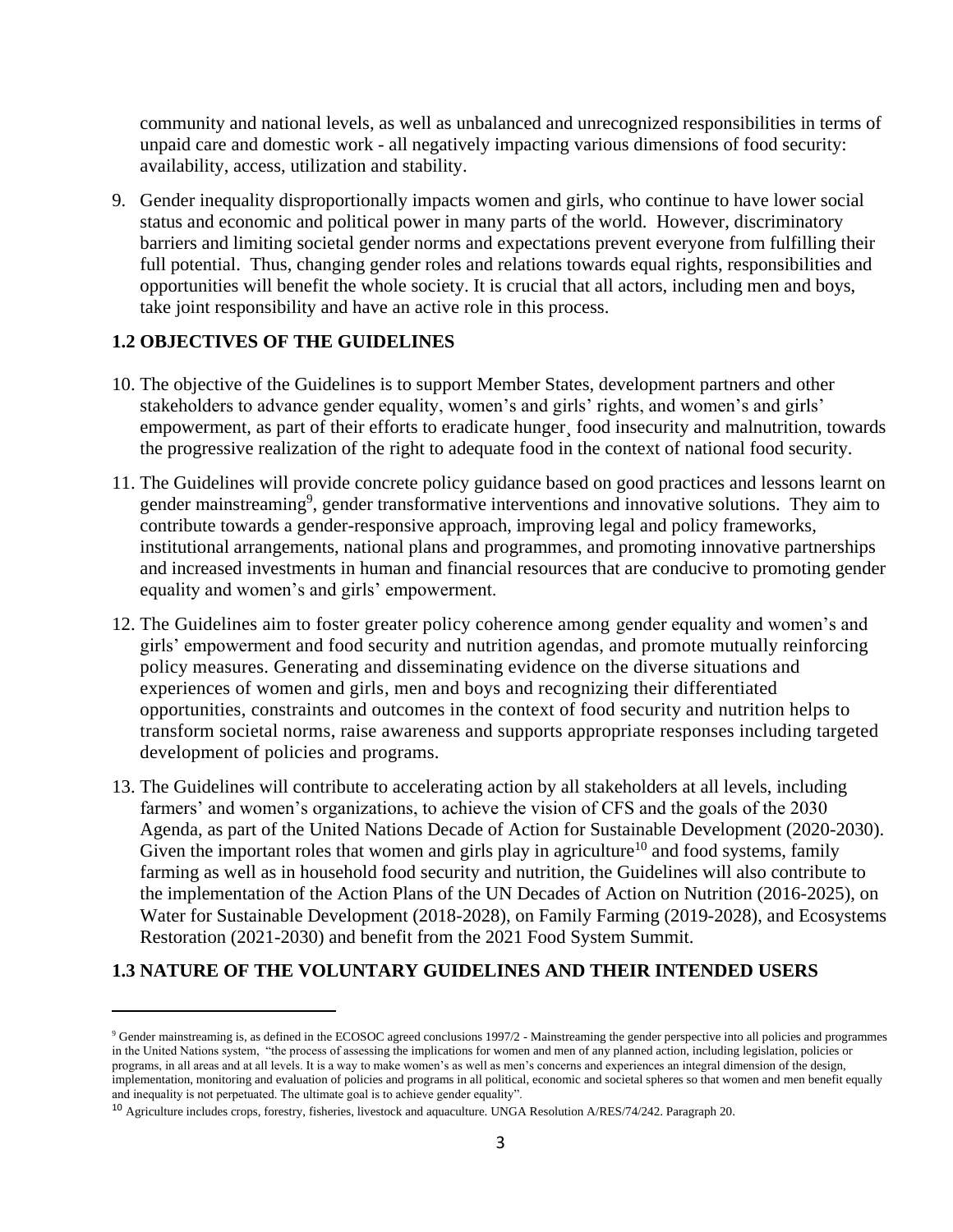- 14. The Guidelines are voluntary and non-binding and should be interpreted and applied consistently with existing obligations under national and international law, and with due regard to voluntary commitments under applicable regional and international instruments. These Guidelines are intended to be interpreted and applied in accordance with national legal systems and their institutions.
- 15. The Voluntary Guidelines are complementary to and support national, regional and international initiatives, which aim at addressing all forms of discrimination against women and girls that negatively impact upon food security and nutrition. In particular, CFS guidance should build upon and integrate existing instruments adopted on this topic within the context of the UN system.
- 16. The Guidelines are intended for all stakeholders that are involved in addressing food security and nutrition, gender equality and women's empowerment. They primarily address governments at all levels to help design and implement public policies, as their primary objective is to provide concrete instruments to build policy coherence between and across public sector policies at national, regional and global levels. They are also of value to other actors involved in policy discussions and policy implementation processes. These actors include:
	- a) Governments;
	- b) Intergovernmental and regional organizations, including UN agencies and bodies;
	- c) Civil society, including women's, farmers' and small-scale food producers' organizations, trade unions of domestic, rural and agricultural workers, and indigenous peoples;
	- d) Private sector, including small and medium-sized enterprises (SME);
	- e) Research organizations and universities;
	- f) Development agencies, including international financial institutions; and
	- g) Philanthropic foundations.

# **PART 2 – CORE PRINCIPLES THAT UNDERPIN THE GUIDELINES**

The Guidelines are based on the following core principles:

- 17. **Commitment to Human Rights and Realization of the Right to Adequate Food.** Achieving gender equality and women's and girls' empowerment is fundamental to the realization of human rights, including the right to adequate food. The Guidelines promote the right to adequate food in line with CFS vision of ending hunger and ensuring food security and nutrition for all.
- 18. **Empowerment of women and girls.** The Guidelines promote women's and girls' empowerment, recognizing them as right holders and agents of change, and recommend the necessary actions to ensure women's and girls' self-determination and autonomy and that they gain control over their own lives and acquire the ability to make strategic choices.
- 19. **Gender transformative approaches.** The Guidelines promote the use of gender transformative approaches that tackle both the symptoms and the structural causes of gender inequalities as to achieve lasting change. This requires engaging **men and boys** to strengthen their joint responsibility and play an active role for the successful transformation of unequal power relations and discriminatory social systems, institutions and structures.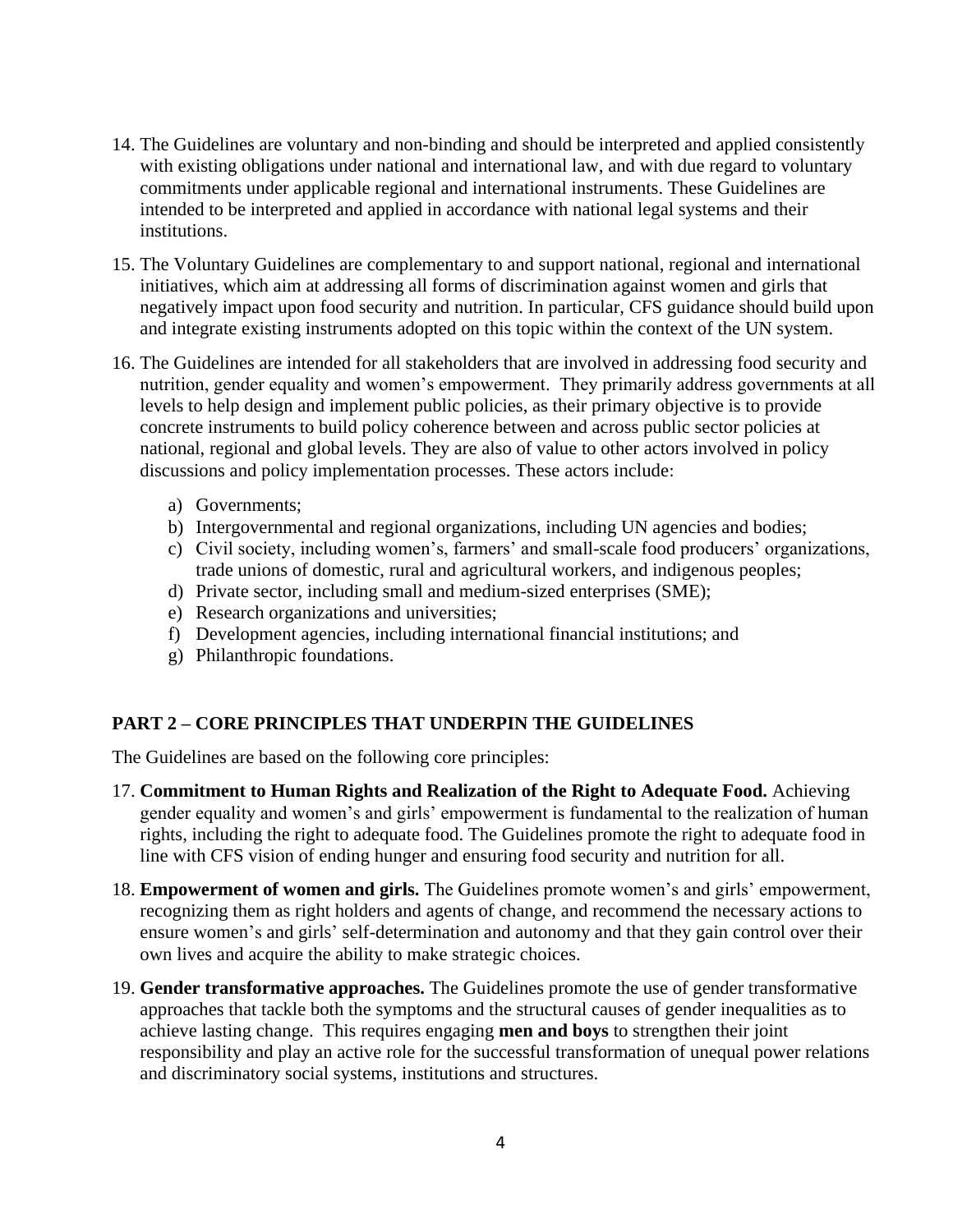- 20. **Strengthening policy coherence.** The Guidelines promote policy coherence between gender equality policy and sectoral policies related to food systems, food security and nutrition. This will help to enhance synergies, avoid duplication, mitigate risks and prevent gender-related unintended or contradictory effects from one policy area to another.
- 21. **Context-specific approaches.** The Guidelines promote context-specific analysis and actions that take into account the national, regional and local context and its impact on gender relations, roles and norms.
- 22. **Gender mainstreaming combined with targeted actions.** The Guidelines support mainstreaming a gender perspective into all policies and interventions. Achieving gender equality requires a dual approach and complementing gender mainstreaming with targeted measures, focusing especially on women and girls in vulnerable situations.
- 23. **Reinforcing the collection and use of gender-disaggregated data.** The Guidelines promote regular collection and use of sex- , age- and disability-disaggregated data and gender-sensitive statistics and indicators, as well as qualitative data based on traditional, indigenous and women's knowledge, to enable informed decision-making and the development of appropriate, evidencebased responses and policies.
- 24. **Inclusiveness and participation**. The Guidelines promote policies that are people-centered and based on participatory approach. Enabling and promoting the participation of women, in particular women in marginal and vulnerable situations, is not only critical to ensure that policy goals respond to their priorities, but also a strategic means for overcoming social exclusion.
- 25. **Intersectionality and multidimensional approach.** The Guidelines recognize that women and girls often experience multiple and intersecting forms of discrimination due, for instance, to age, race, ethnicity, social class, religion, gender, indigenous and migration status, and disabilities, affecting their food security and nutrition outcomes. The Guidelines promote a multidimensional approach that addresses these interrelated and mutually reinforcing deprivations.
- 26. **Multi-stakeholder collaboration and partnership.** The Guidelines recognize the importance of leveraging effective multi-stakeholder collaboration and partnerships and in particular, the vital role that civil society, farmers and women's organizations, and their action can play in promoting gender equality and women's and girls' collective empowerment.
- 27. **Adequate financial, technical and human resources.** The Guidelines raise attention to the fact that ensuring sufficient resources is a pre-requisite for making progress on gender equality and women's and girls' empowerment.

## **PART 3 – THE VOLUNTARY GUIDELINES ON GENDER EQUALITY AND WOMEN'S AND GIRLS' EMPOWERMENT IN THE CONTEXT OF FOOD SECURITY AND NUTRITION**

#### **3.1. Women's participation, voice and leadership in policy- and decision-making at all levels**

28. *Problem statement: Women are under-represented in decision-making processes for food security and nutrition at all levels. This contributes to the design and implementation of policies which fail to recognize their key roles, and to deliver the realization of their rights and the promotion of their*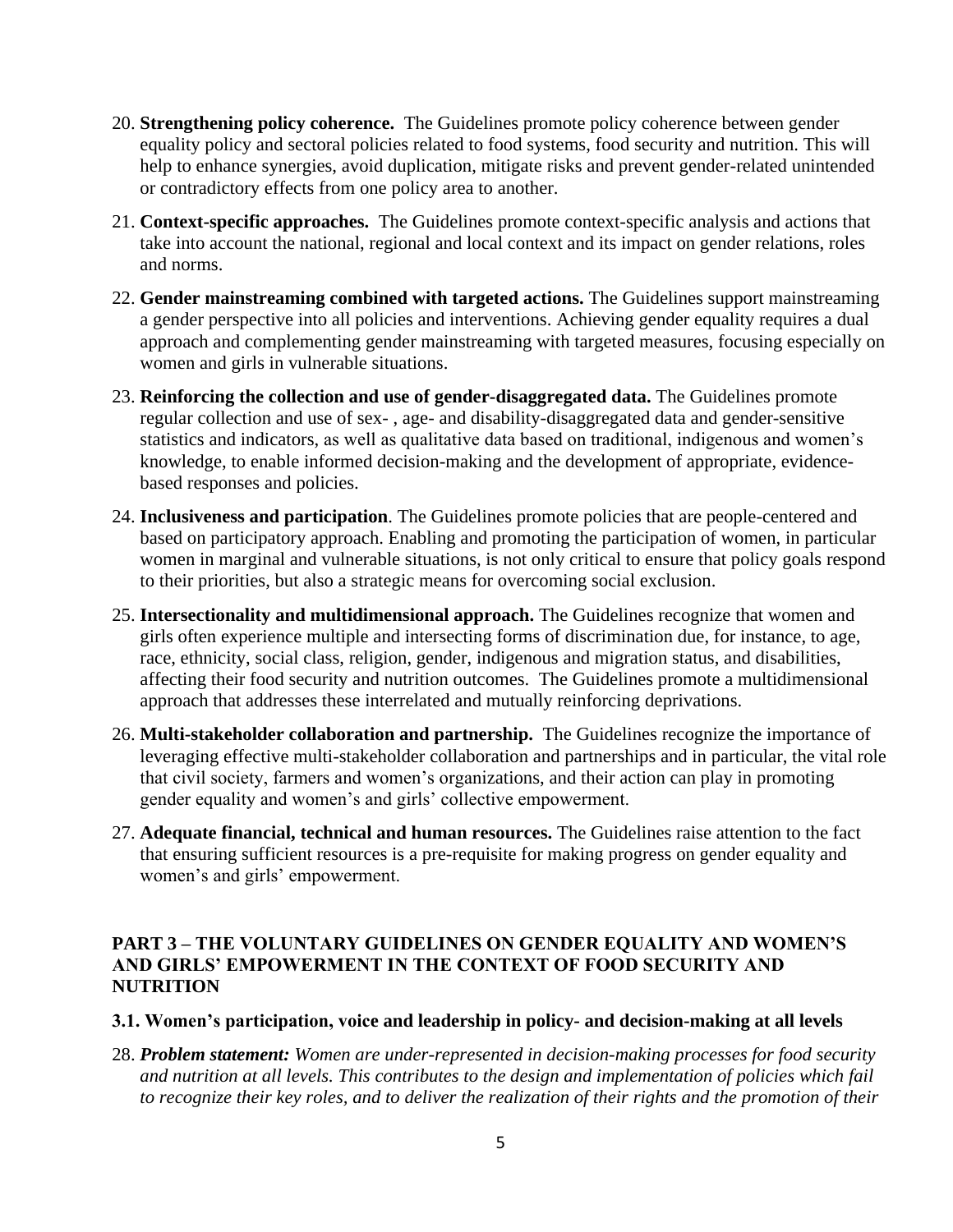*interests, needs and priorities. Promoting women's effective participation and leadership and supporting their role as agents of change are vital to advancing food and nutrition security for themselves, their household and society.*

- 29. The representation of women in public and private high-level decision-making bodies has increased but remains low in many countries. Women's participation and leadership in both the public and private sectors is central to addressing gender specific challenges, and embedding gender perspectives in key strategies and policies related to food security and nutrition. Limited presence and voice of women means that policies, investments and frameworks are less sensitive to their needs and constraints.
- 30. Among the most serious barriers to women's leadership and full participation in public life is the violence against women. Gender-based violence as well as intimidation, online, psychological, sexual, and physical attacks against women persist in all countries.
- 31. Women also often have limited decision-making power within their households. They may have little or no control over the incomes derived from their work and decisions on household spending priorities. In many societies, several key decisions - e.g. distribution of household work, access to productive resources, engagement in income-generating activities and participation in producer and community associations - are predominantly male-dominated.
- 32. A significant body of research shows that when women have more decision-making power in their households, or income accrues to them, it is more likely to be spent on food and the well-being for their children. Women's decision-making power and related household spending patterns are associated with healthier diets and better child nutrition outcomes.
- 33. Rural women face particular obstacles despite their significant contribution to community development. This is partly due to their multiple roles and heavy workload, but also to the persistence of gender norms and traditional views about women's and men's roles in society. The lack of rural women's voices in planning and decision-making processes is a major impediment to addressing the challenges they face.

#### 34. *Policy areas for discussion:*

- *i. Application of quotas to ensure women's representation in leadership positions in the public sector and community organizations.*
- *ii. Strengthening of women's organizations and women's collective action.*
- *iii. Supporting women's leadership through training and capacity building.*
- *iv. Changing discriminatory norms and addressing gender-based violence.*

#### **3.2 Women's economic empowerment across food systems**

35. *Problem statement: Legal inequalities combined with discriminatory social institutions, gender norms and practices, often result in women gaining lower returns on productive assets as well as their labour, throughout the food systems. Supporting women's profitable engagement across the food systems will ensure better outcomes for all, with positive impact on food security and nutrition and the overall economy.*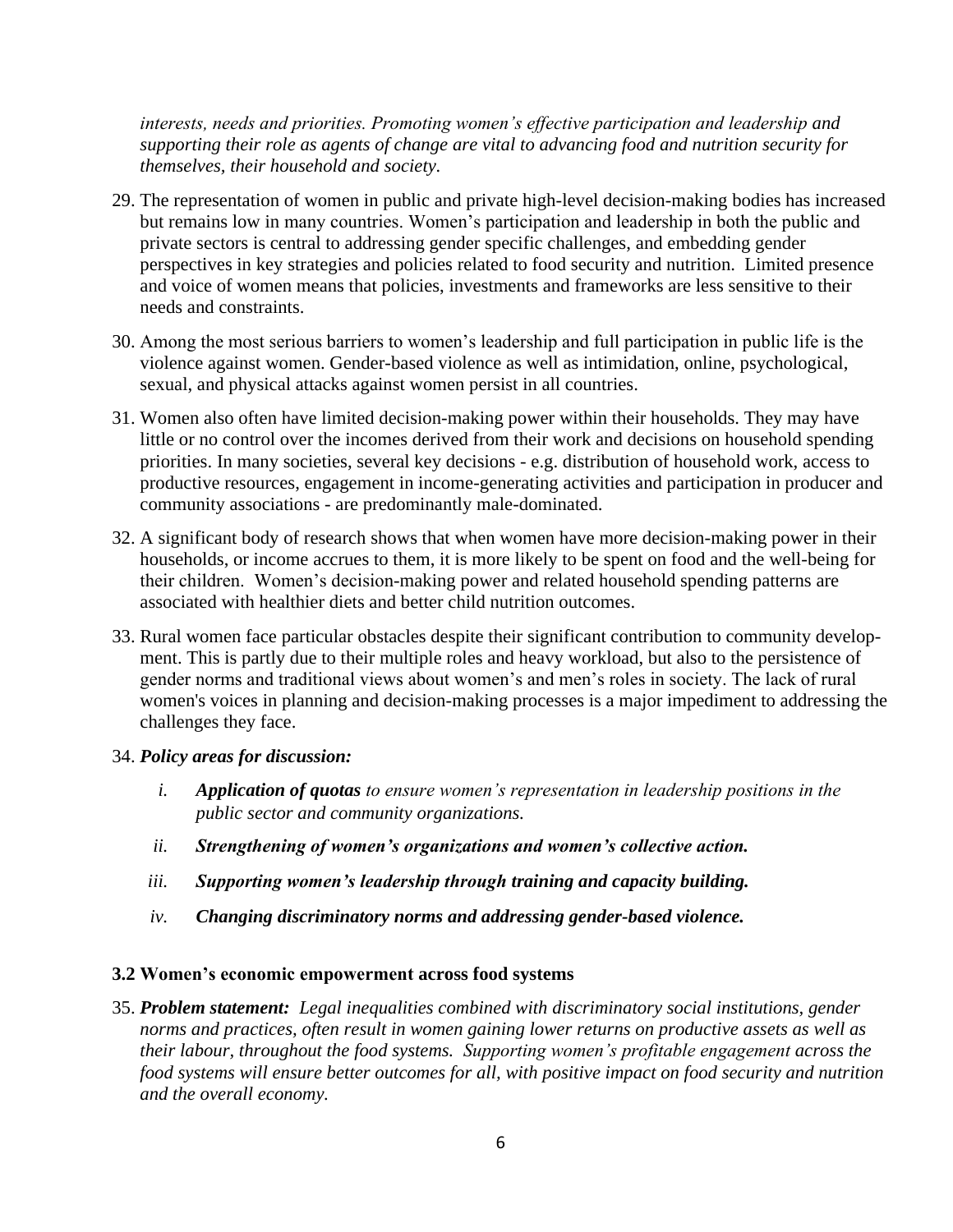- 36. Across and within the food systems, gender norms and gendered patterns of behavior condition men's and women's roles and responsibilities, distribution of resources, labour allocation, decisionmaking and the benefits they derive from agriculture and food production. Promoting genderequitable food systems and value chains requires an accurate understanding of existing gender relations and constraints in different segments of the value chain, combined with effective project design to address and change them.
- 37. To support women's economic empowerment, interventions need to consider the whole value chain and the gender division of labour within it, in a specific legal, social, environmental and cultural context. This includes analyzing production, processing, storage, transportation, distribution processes and retail from a gender perspective in order to identify the constraints to women's entry and full participation in more profitable nodes of the value chain. Rural women are less likely than men to benefit from investments in agriculture and food value chains. This is because their enterprises are often small-scale in low profit sectors.
- 38. Production from the crops managed by women is often retained for household consumption, offering marginal income opportunities. Moreover, as agricultural produce moves from farm to market, evidence indicates that women often lose control and opportunities for income generation along value adding processes. Men usually sell crops grown for commercial purposes at the market, including those grown by women, reducing their return on labour.
- 39. As smallholders move into more intensified agricultural activities the gender gap widens. Agricultural intensification requires access to productive assets, services, technology, crop diversification and markets which are more challenging for women.
- 40. Women's engagement in value-adding food processing activities is constrained by lack of financial services, knowledge and advisory services, technology, and training that can build women's leadership and entrepreneurship in agri-food systems, as well as socio-cultural factors that restrict women's mobility, reducing their ability to access lucrative markets. Lack of investment in technologies, rural infrastructure and women's specific activities along the value chain, such as crop drying, storage and transportation results in food losses.
- 41. There are many legal constraints that restrict women's ability to access and benefit from resources such as land and other productive resources. Globally in 2019, women enjoyed only about 75% of the legal rights of men, across a range of indicators including mobility, workplace, pay, marriage, parenthood, entrepreneurship, assets and pensions. Equal legal rights is usually associated with better outcomes and incomes in the labour market for women and consequently with higher spending on food and children's goods.

- *i. Legal rights that support women's ownership, access to and control over natural and productive resources, as well as their access to services and knowledge to capitalize on them.*
- *ii. Addressing gender norms that condition women's involvement in agricultural investments, value chains and access to markets.*
- *iii. Investments in technologies, rural infrastructure and women's specific activities across food systems and along the value chains to support and improve their productivity.*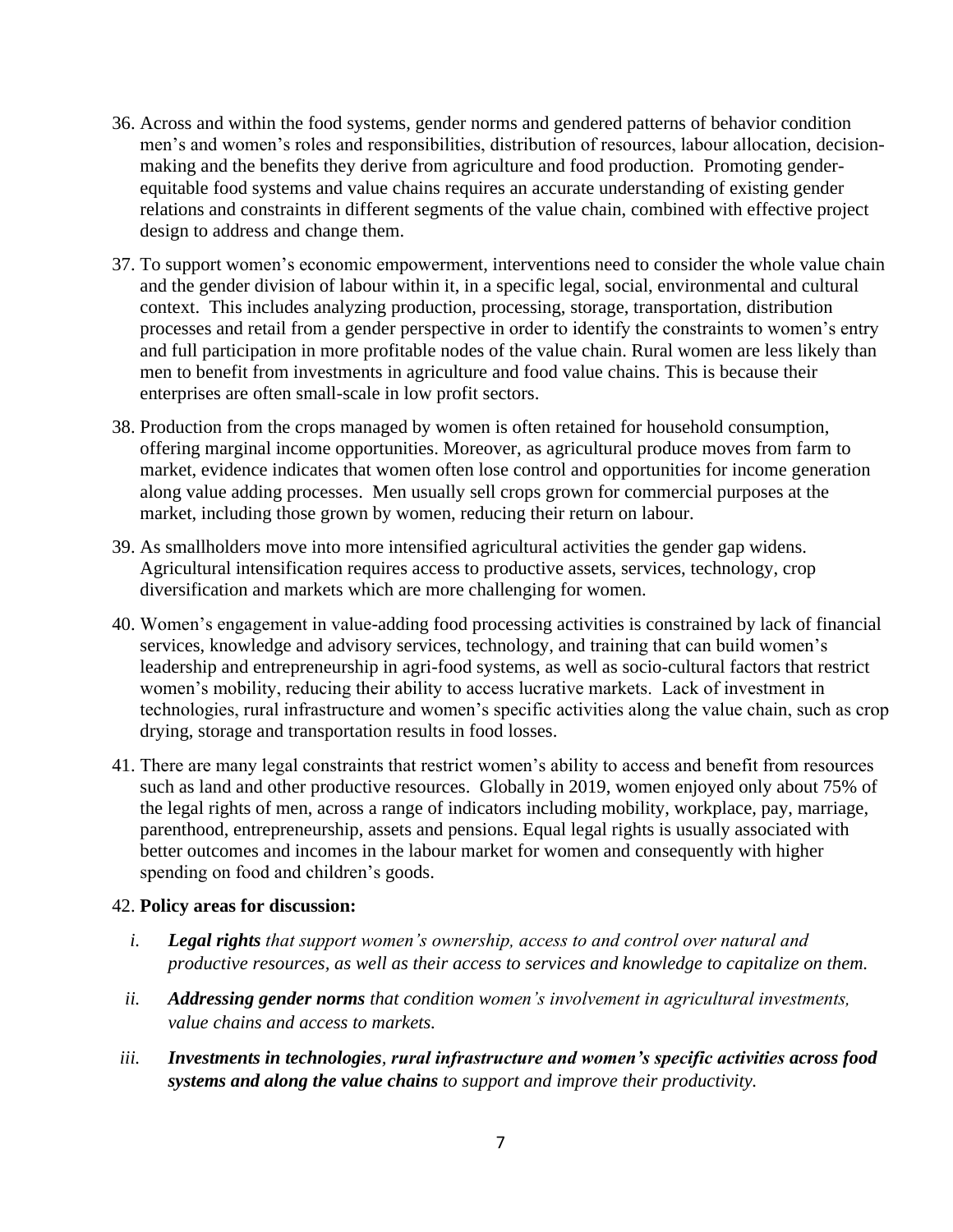#### 3.3 **Recognition, reduction and redistribution of unpaid care and domestic work**

- 43. *Problem statement: Rural women's triple responsibilities in the productive, reproductive and social spheres often translate in heavy workload that is mostly unpaid and unrecognized, hampering their ability to participate in paid productive activities and to deliver food and nutrition security for their households.*
- 44. Unpaid care and domestic work are critical to food and nutrition security. It includes preparation of food and processing, fetching fuelwood and water, cleaning, caring for children, the elderly and sick members in the household and community, and many other activities essential to human wellbeing and society as a whole.
- 45. However, this work is not equally shared. On average, women do nearly three times as much unpaid work as men<sup>11</sup>. These unpaid productive activities are significant, and can contribute the equivalent of 60% of Gross Domestic Product<sup>12</sup>. They place a heavy burden on women by taking a significant portion of their time and energy, hampering women's participation in paid (and recognized) productive activities.
- 46. The COVID-19 pandemic has revealed not only the stark gender inequality in the care economy but the vulnerability of health and social service delivery for women and children, including child nutrition programmes. Managing COVID-19 led to closed schools, less availability of extended family members to share the care burden, and women picking up many more tasks including both home schooling and care of the sick.
- 47. Redistribution and equalization of unpaid work between women and men and reducing the 'drudgery' of women's unpaid work is vital for the empowerment of women and girls. Public investments are needed in welfare, social protection, technologies and in rural infrastructure, including improved water supplies, sanitation and hygiene facilities, access to electricity and mechanization of processing tasks.
- 48. Changing gender norms is needed for a more equitable distribution of household tasks and child care, and requires the active engagement of men and boys. Public policy has a role to play e.g. by investing into child-care facilities and appropriate social protection instruments. Bringing men into the caring economy will foster greater gender equality and support maternal and child health and nutrition.
- 49. Measures are required to calculate and recognize the financial value of unpaid work, and ensure their inclusion within national statistics. Without recognition that the value of unremunerated work in low-income economies can amount to more than half GDP, the assumption will continue that men are productive and women, who raise families, are consumers.

<sup>11</sup> https://blogs.imf.org/2019/10/15/the-economic-cost-of-devaluing-womens-work/

<sup>&</sup>lt;sup>12</sup> Alonso C., M. Brussevich, E. Dabla-Norris, Y. Kinoshita, K. Kochhar. 2019 Reducing and Redistributing Unpaid Work: Stronger Policies to Support Gender Equality. IMF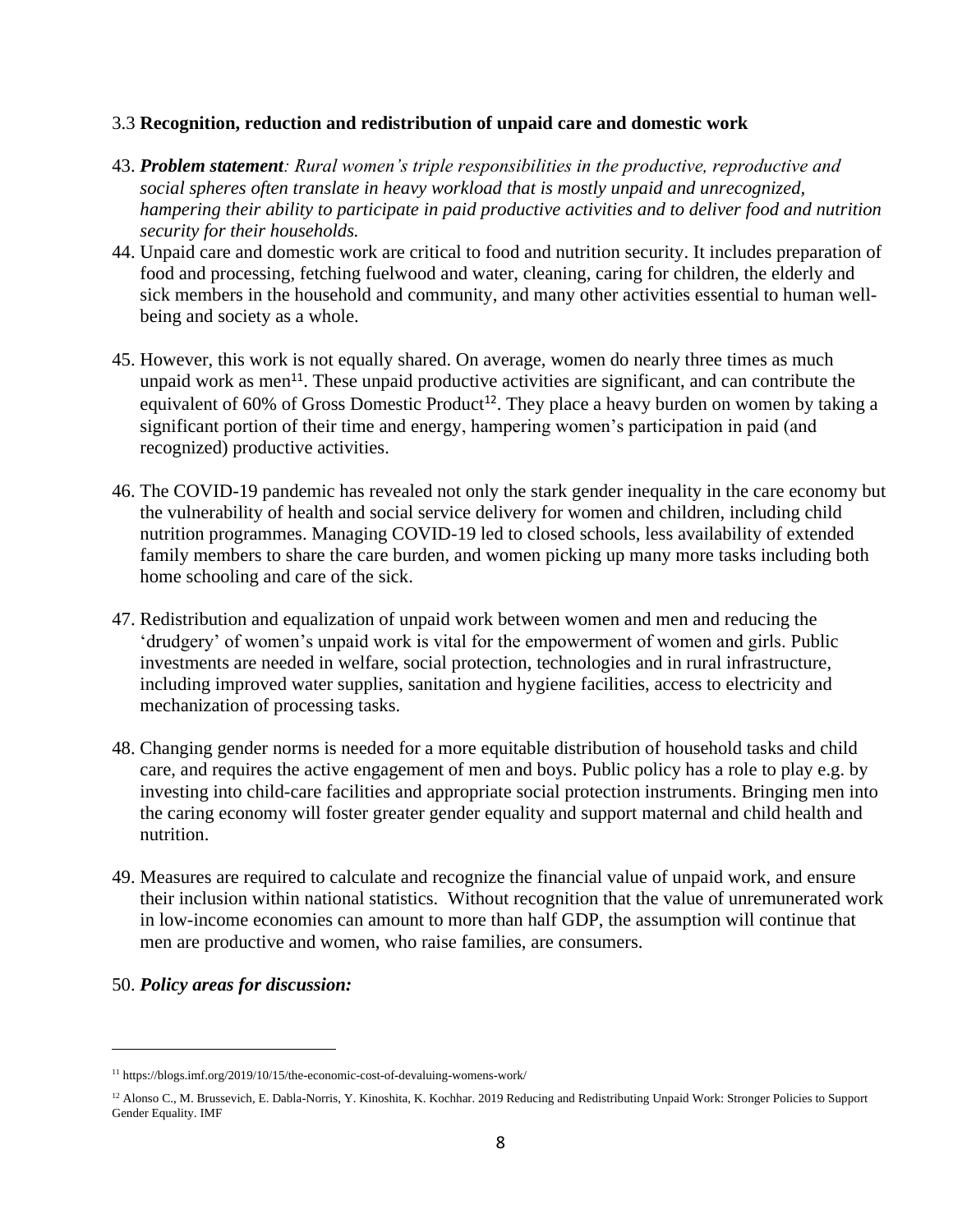- *i. Changing constraining gender norms with respect to the distribution of unpaid care and domestic work.*
- *ii. Recognition and valuation of unpaid work for inclusion in national statistics.*
- *iii. Reduction of unpaid work through public investments in welfare, social protection, provision of child and elder care services, infrastructure and rural technologies.*
- *iv. Engagement of men and boys in relation with children and household care.*

## **3.4 Access to agri-food labour markets and decent work**

- 51. *Problem statement: Women are more likely to be employed in vulnerable, informal and insecure jobs, often as part-time seasonal and casual workers. As a consequence, women are less likely to have access to social protection, including unemployment insurance, health insurance, maternity benefits and pensions. They often earn less than men for the same work, which limits their incomes and contribution to the food security and nutrition of themselves and their household.*
- 52. Access to secure employment in conditions of dignity and safety is vital to human welfare and wellbeing. Around half of the world's women and three quarters of the world's men are in the labour force. However, women are more likely to be unemployed and to struggle to find paid work due to their higher participation in unpaid household and care work. Women's paid jobs are often concentrated in service sectors, vulnerable employment and insecure jobs that are lowest paid, often in the informal economy. Rural women can be vulnerable to discrimination, exploitation and violence in the workplace, especially when their employment is insecure.
- 53. Generally, agricultural workers including women suffer from lack of adequate health and safety measures, which may lead to higher rates of fatal accidents, injuries and diseases. Agriculture is one of the most hazardous occupations given exposure to agrochemicals, machines and equipment and livestock care. Women often lack access to social protection benefits and to information and training that would enable them to protect themselves.
- 54. Women are frequently affected by a gender wage gap, due to sectoral and occupational segregation, and to women's overrepresentation in low-wage and part-time jobs. In rural areas, women are more likely to be employed in labour intensive tasks, earning lower wages than men, and to be paid a piece rate than a daily wage. Women have less access to off- farm rural employment, critical to supplementing low farm incomes.
- 55. The time burden of unpaid household activities can significantly limit women's involvement in the labour market. The gendered division of labour within the family and burden of unpaid care, domestic and family farm work prevent women and girls from having enough time for education, paid farm work, off-farm paid work, leadership participation, and leisure time. Many girls face the double burden of performing household chores within their own households, combined with agricultural activities, frequently working more hours than boys. Community attitudes, such as not valuing girls' education and not considering household chores as work, pose additional challenges to improving the situation of girls in rural areas.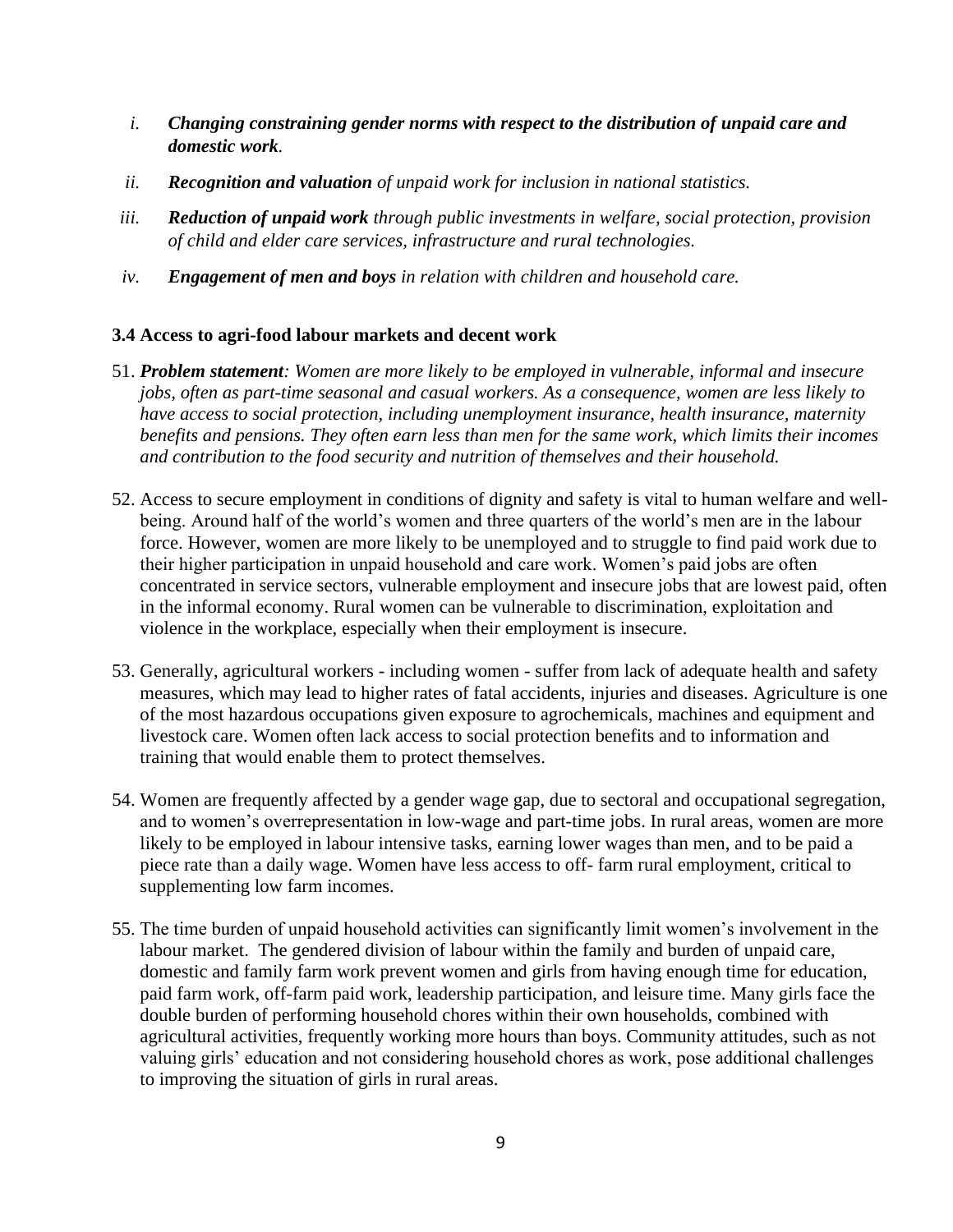- 56. Gender-biased social norms, laws and practices also limit women's participation in workers' and producers' organizations and in organized labour institutions such as trade unions.
- 57. Migrants, asylum seekers and refugees, in particular, can be vulnerable to severe labour exploitation and other forms of abuse. In the case of women, this situation is further compounded by gendered dynamics, power relations and multiple and intersecting forms of vulnerability.

- *i. Legal framework for equal pay and protection of labour rights including of migrants, asylum seekers and refugees.*
- *ii. Policy interventions across sectors to promote decent work, living wages, and improvement of working conditions in agri-food systems for adult women and young women of working age, with attention to safety and social protection, eliminating gender-specific barriers and discrimination.*
- *iii. Reconciliation of paid work and unpaid care responsibilities, rebalancing women's paid work and unpaid care and domestic responsibilities.*

## **3.5 Access to and control over natural and productive resources**

*59. Problem statement: Women in rural areas and in agriculture have less access to and control over an array of resources than men. These include natural resources as well as agricultural inputs, rural advisory services, financial services and other productive resources.*

## **3.5.1 Natural resources, including land, water and forests**

- 60. *Problem statement: Women's access to and control over natural resources, including land, water and forest, is often limited. Women are also often more vulnerable and disproportionately affected by climate change, climate-related shocks and loss of biodiversity, as the resources they control are often the most marginal and fragile.*
- 61. If women and men had the same access to all resources and services, women's agricultural production yields would increase 20-30 percent, raising overall agricultural output in developing countries by 2.5-4 percent. This could deliver a 12- 17 percent reduction in the world's hungry.
- 62. Around the world, land serves as a foundation for security, shelter, income and livelihoods. However, rights to land are not equitably distributed and women encounter persistent barriers to land rights in over half the countries in the world, sometimes despite laws and policies that enshrine those rights.
- 63. In agriculture, women own, access to and control less land than men, as well as complementary natural resources including water and trees. Women's land tenure and access is often uncertain, limiting options to sustainably manage it. When women do have access to agricultural land their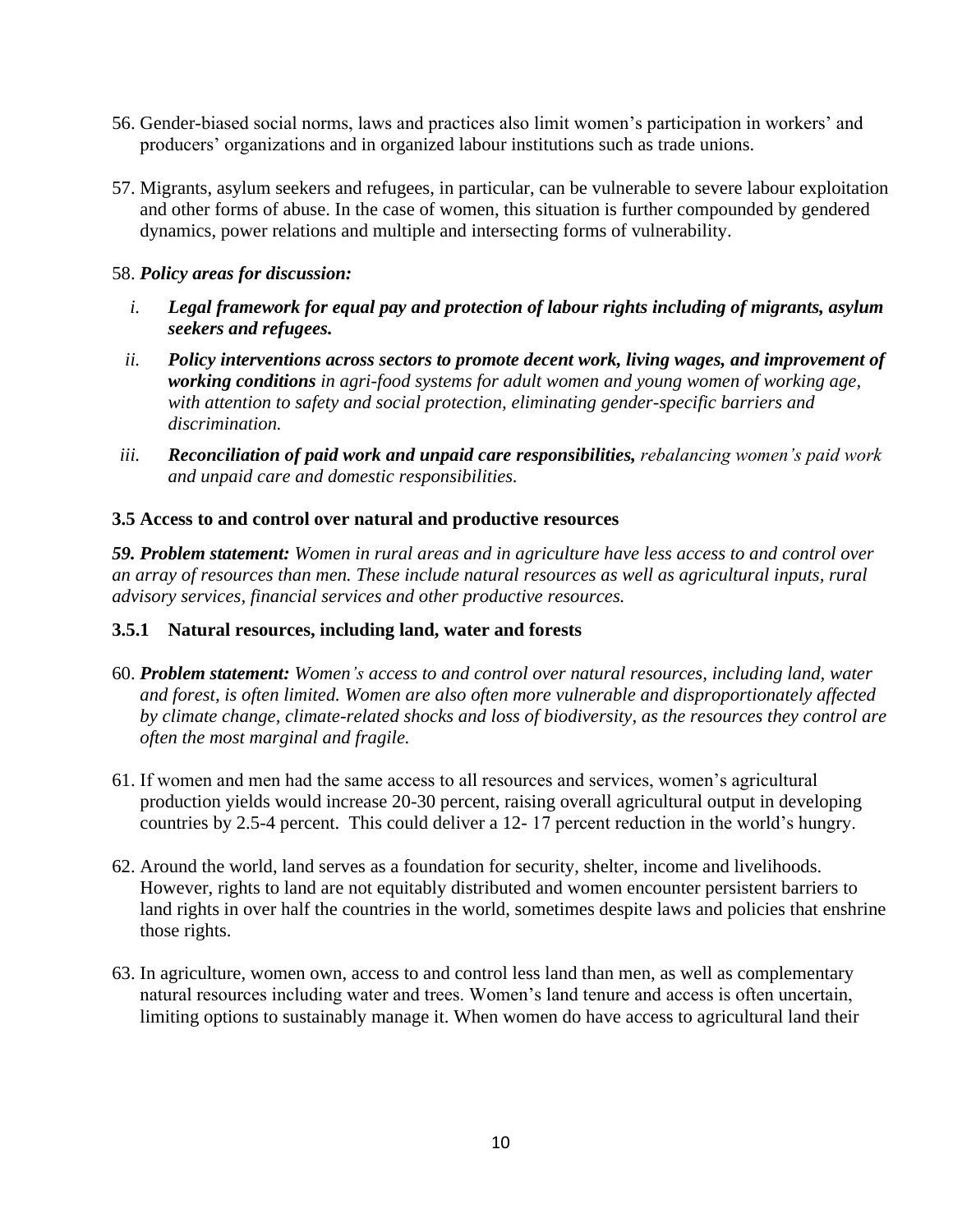plots are usually smaller, and of poorer quality than men's, and with less secure use rights.<sup>13</sup>

- 64. Women's access to water is crucial for both agriculture, livestock, fisheries and aquaculture production and for household and domestic purposes (drinking, sanitation, cooking and hygiene).
- 65. Fisheries and aquaculture account for 10-12 percent of global livelihoods and are key contributors to food and nutrition security. Women represent up to half of the labour force in aquaculture, largely involved in processing and trading, but women have fewer opportunities in aquaculture and receive lower returns and income than men.
- 66. In low-income countries women and girls are usually responsible for the management of the household water supplies for domestic purposes and in 8 out of 10 households, with offsite water sources, for collecting water<sup>14</sup>. Such time-consuming chores not only keep girls away from school but, particularly in fragile contexts, put women and girls at risk of abuse or attack.
- 67. Forests, and their resources, provide different services for women and men. Men's activities are often driven by commercial objectives, including timber extraction. Women's activities are more diverse, often linked to the household well-being of the, including fuelwood for domestic use, food and medicine for the family, fodder for livestock and non-timber forest products.
- 68. The differential uses of land, water, fisheries, trees and forestry resources by men and women lead to different specialized knowledge of resource management needs of those resources. Failure to include women's specialized knowledge in land, water, fisheries, and forestry policy and planning can lead to poor outcomes, including loss of biodiversity, water pollution, soil degradation, loss of forest cover, and a failure to mitigate and adapt to climate change. Failure to ensure women's representation in natural resource governance systems, including community management and user groups, results in women being excluded from resource use, undermining the imposed community rules, and consequent suboptimal management of the resources.
- 69. Climate induced weather-related events have severe impacts on the availability of natural resources, which will directly affect women, increasing the time they need to use for fetching water and fuelwood. Climate change impacts on women and men differ owing to historical and current gender inequalities and multidimensional factors and can be more pronounced for local communities and indigenous peoples. It is important women actively participate in the debates and decisions under the UN Framework Convention on Climate Change (UNFCCC) that supports climate change activities in developing countries.
- 70. When climate related disasters result in male outmigration, women are obliged to assume additional on-farm responsibilities without commensurate resources and with limited decision-making power over land - often not legally registered in their name - limiting their ability to request government subsidies or financial services.

<sup>13</sup> Doss. C., R. Meinzen-Dick, A. Quisumbing, and S. Theis, 2018. Women in agriculture: Four myths. Global Food Security. Volume 16, pp 69-74. Framing First and FAO undated The Female Face of Farming. https://farmingfirst.org/wordpress/wp-content/uploads/2012/03/Farming-First-Female-Faceof-Farming\_Brochure.pdf

<sup>&</sup>lt;sup>14</sup> WHO and UNICEF 2017 Progress on Drinking Water, Sanitation and Hygiene.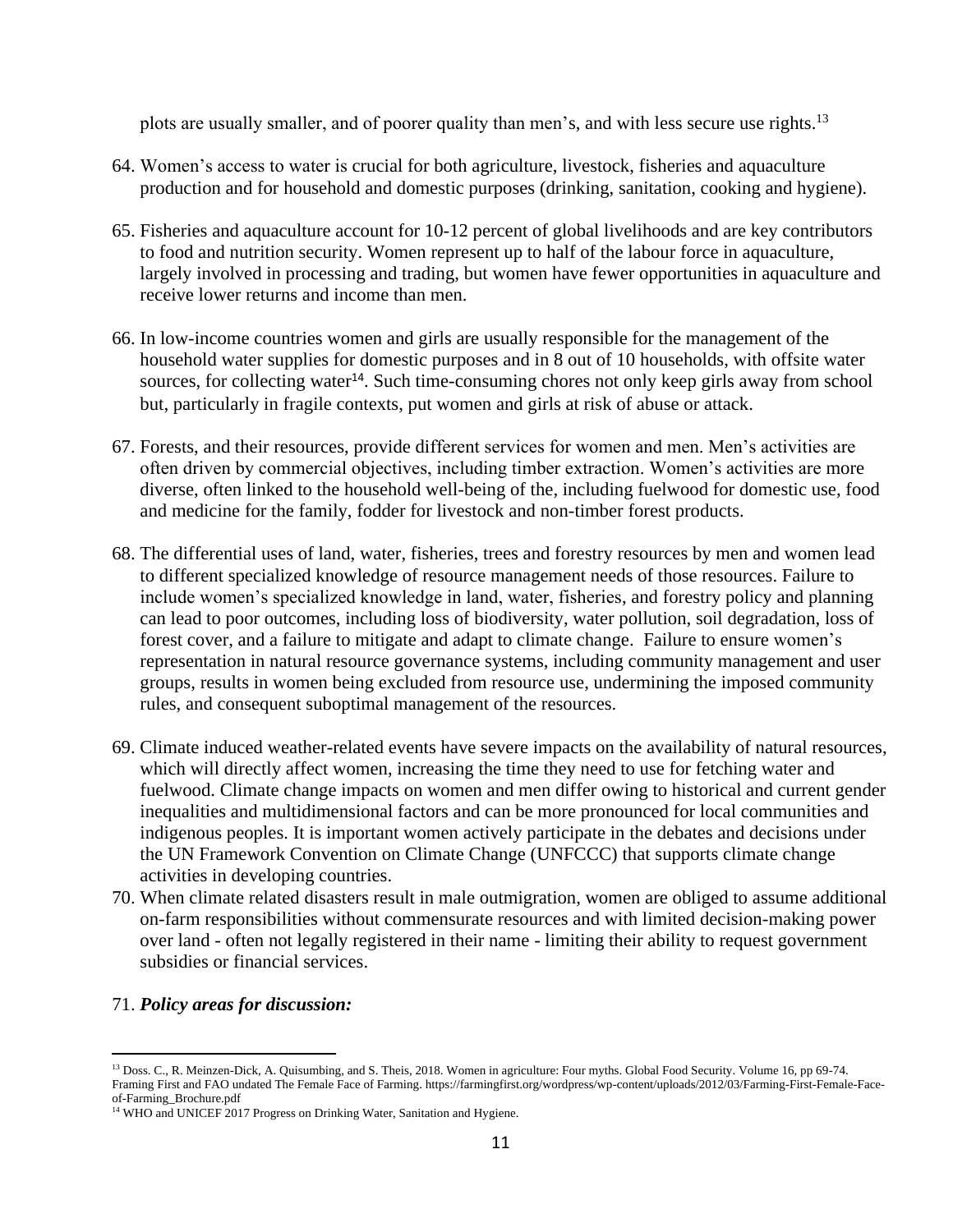- *i. Women's participation in the management and governance of natural resources at all levels, including customary institutions*
- *ii. Equal tenure rights and access to land, water, fisheries and forests for women and men, independent of women's civil and marital status. (4th principle of implementation of VGGT).*
- iii. *Inclusion of women and girls in the development of Emergency Preparedness and Response Programmes (EPRP) and Disaster Risk Reduction (DRR) strategies***.**
- iv. *Equal participation and leadership of women in all aspects of the UNFCCC process and national and local levels climate policy and action.*
- **3.5.2 Agricultural inputs, advisory services and other productive resources**
- 72. *Problem statement: Women have less access to agricultural inputs and services, including rural advisory services, and those they can access are often not well adapted to their needs and realities reducing their productivity and associated incomes.*
- 73. Women often lack access to critical agricultural advisory services. Female farmers, in particular small-scale food producers, receive little direct agricultural extension provision. It is often assumed that they will access information through their husbands.
- 74. Men and women often grow different crops and/or different varieties and have different uses for the crops they grow. Most breeding programmes largely work with male farmers and so focused on improving traits of commercial crops often managed by men. Women's priorities in breeding programmes are often sidelined or disregarded.
- 75. Most farm implements, including mechanized tools, have been designed based on the height, strength and body type of men, inappropriate for use by, or even harmful to, women. Moreover, mechanization for women's activities in drying, storage and processing may be unavailable.
- 76. Livestock is a key asset for rural households, often representing a wealth accumulation instrument, a buffer in case of crisis, as well as a key nutrient source for households. Depending of the cultural context, much of the animal care is carried out by women and children, with women often taking more prominent role in the care of small livestock and poultry.
- 77. Agricultural extension services and research are critical to supporting farmer education, improving the dissemination of agricultural information and increasing their productivity through research and evidence, in particular of small-scale food producers. Gender balance among the practitioners is key to ensuring that both women and men have access to information and that their farming challenges are recognized and addressed.
- 78. Agroecology and other sustainable approaches embrace the ecological, economic and social dimensions of the food system with a goal of delivering a more sustainable food system. Gender norms and inequalities have distinct impacts on all three dimensions of sustainability. Failure to recognize this will undermine their effectiveness.
- 79. *Policy areas for discussion:*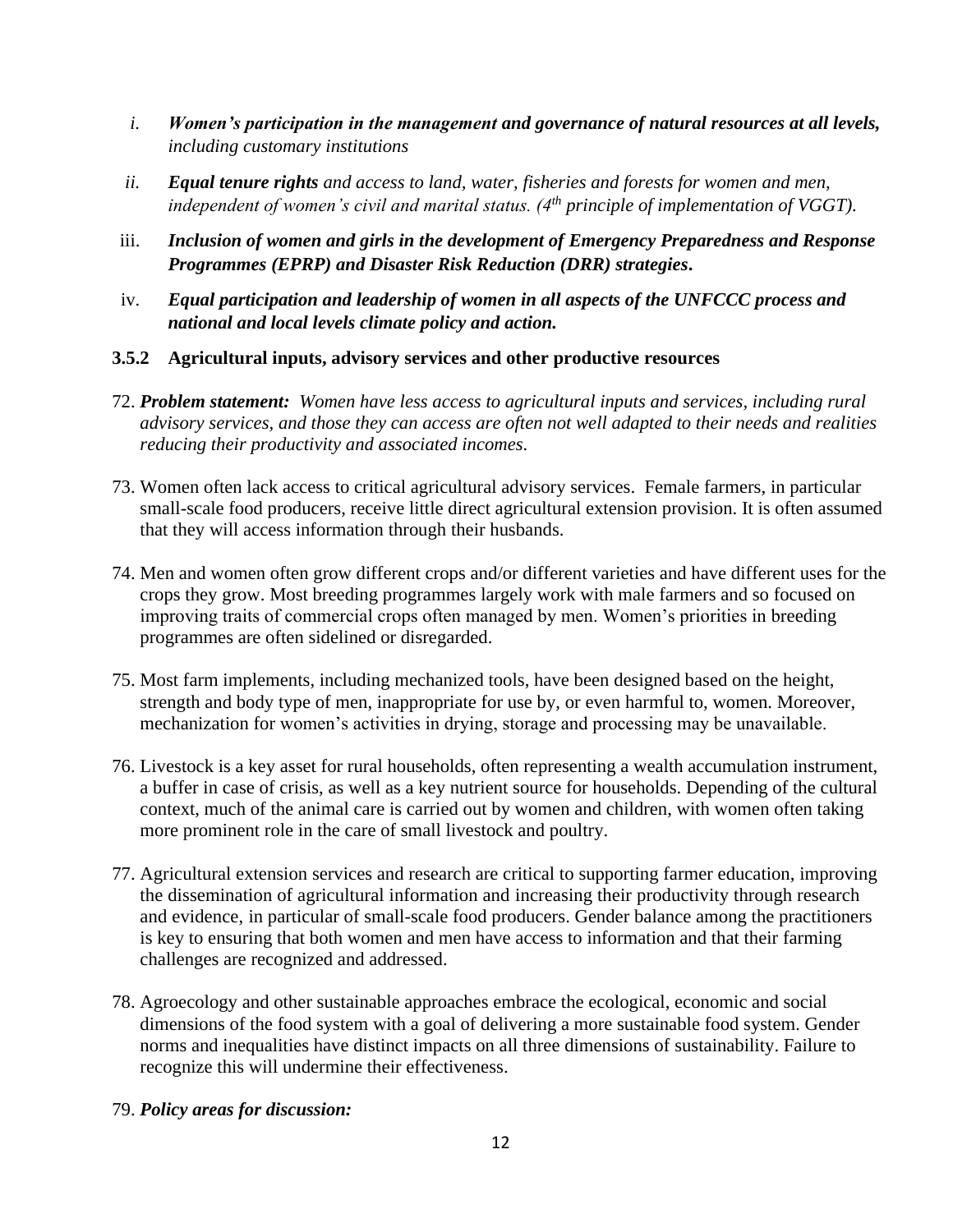- *i. Adapted and appropriate practices, approaches, tools and technologies for female farmers, in particular small-scale food producers.*
- *ii. Gender-responsive and transformative rural advisory services and research that consider women's specific needs and constraints.*
- *iii.* Full engagement and participation of women and their organizations in all *dimensions of policy design for food security and nutrition, including agroecological and other sustainable approaches.*

## **3.5.3 Financial services and social capital**

- 80. *Problem statement: Women's limited access to financial services and social networks exacerbates their limited ownership of, access to, or control of, natural and productive resources. This results in lower returns on their productive resources and limits their ability to invest in their farms and add value to their postproduction activities.*
- 81. Lack of financial capital is a significant constraint to women's entrepreneurial activities and rewardable engagement all along the food system and value chains, from investment in land to agrifood businesses.
- 82. Women often have limited knowledge of, and access to, financial services, constraining their use of natural and productive resources. When they do have access, they face more restrictive collateral requirements, shorter maturity of loans, and higher interest rates than men. And even when requirements are the same, they are often unable to fulfill them. Women need improved access to markets, facilitated by financial services that are tailored to their specific needs and circumstances, to improve productivity and translate it into improved incomes and livelihoods.
- 83. Lack of financial inclusion for women also limits their ability to access disaster risk financing instruments to address climate related agricultural risks, including agricultural insurance, although they are often more exposed to those risks, and their assets are more likely to be sold first to cope with shocks.
- 84. A key aspect of women's access to physical and the necessary complementary resources are determined by their access to networks and social capital. Producer groups, agricultural extension provision, and transportation are often more available to men because they are better connected to those who control them. For example, men may obtain lifts to local towns on trucks picking up commercial agricultural production, which is unavailable to women. Agricultural extension agents, who often facilitate access to market and services, are often male and less likely to make these connections for women farmers.
- 85. Developing networks for women and women's organizations, such as cooperative models can facilitate low-income rural women coming together, fostering empowerment and offering opportunities for employment, enhanced livelihoods, knowledge exchange, and access to productive resources and services. While these networks often begin informally, they can grow into organized structures that enable effective bargaining with suppliers and retailers to get better services, generating profits for their farm and rural enterprises.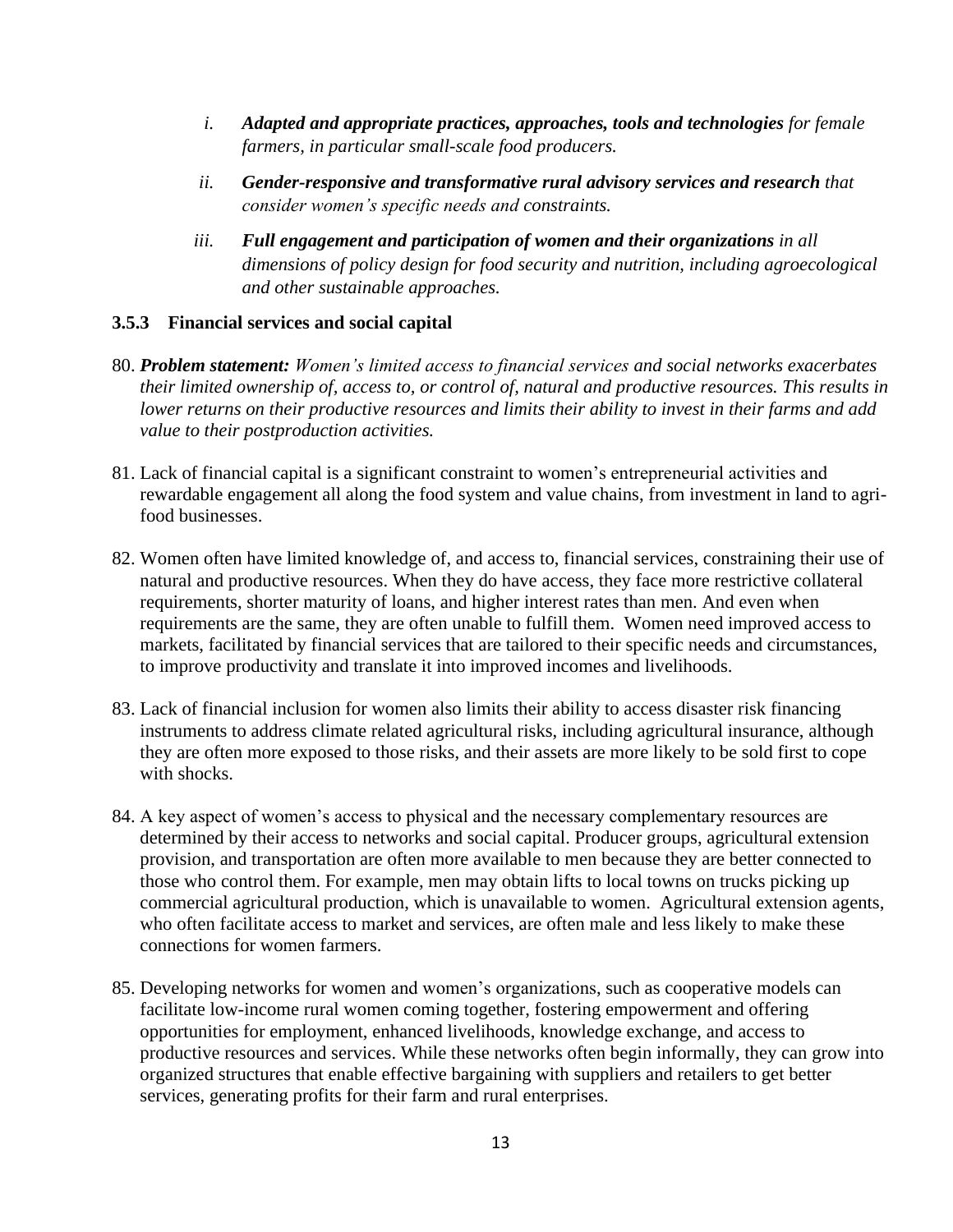- *i. Specific financial programs for rural female entrepreneurs, with more flexible collateral requirements, alternative data to assess credit risk, and customized disbursement schedules that fit women's crop and cash flow needs.*
- ii. *Women's participation in social networks, including cooperatives, with attention to effective participation of women when mixed networks*.
- iii. **Addressing legal barriers, gender norms and gender biases** for women's financial inclusion.

## *3.6. Access to education, capacity building, training, knowledge and information*

- 87. **Problem statement:** *Women's education is the most important single factor in reducing child malnutrition and improving family diets. Despite the significant progress in access to education*  made over the past 20 years, girls still remain more likely to stay out of school than boys. In spite of *the fact that literacy can be powerful tool for fighting against poverty and hunger, women account for two thirds of the 750 million illiterate adults. Lack of education and training limits female producers' opportunities to adopt improved farming methods and practices. Female producers also often have limited access to market information, affecting their ability to make informed trading choices, realizing their potential as entrepreneurs and traders.*
- 88. Women's and Girls' education is a strategic development priority. Better educated women tend to be more informed about nutrition and their children are usually healthier. They are more likely to participate in the formal labor market and earn higher incomes. All these factors combined can help lift households, communities, and countries out of poverty and hunger.
- 89. Women's education is also a key factor to reducing child malnutrition. A child born to a literate mother is 50 percent more likely to survive until the age of 5 years. Yet, persistent inequalities in education continue to affect the lives of millions of women and girls worldwide<sup>15</sup>.
- 90. Girls' education is associated with future economic and social prospects. However, in many areas of the world, educating girls is perceived to be less important than educating boys. Furthermore, while significant progress has been made in reducing the gender gap in education, a large gap remains between rural and urban areas, leaving rural girls in most disadvantaged position. Obstacles often include poverty, child and early marriage and pregnancy, inadequate school infrastructure, unsafe environment, discriminatory laws and policies, social norms, gender-based stereotypes and violence.
- 91. The primary enrolment rate of girls over the past 25 years has increased ten percentage points from 78 percent to 88 percent, less than half a point per year. At this rate, getting every girl into primary school will not happen until 2050. Low schooling levels restricts women's ability to access information and knowledge, and fully participate in food and nutrition policy and programme

<sup>&</sup>lt;sup>15</sup> Wodon Q., C. Montenegro, H. Nguyen, and A Onagoruwa. 2018. Missed Opportunities: the High Cost of not Educating Girls. Children's Investment Fund, Global Partnership for Education, The Malala Fund, World Bank.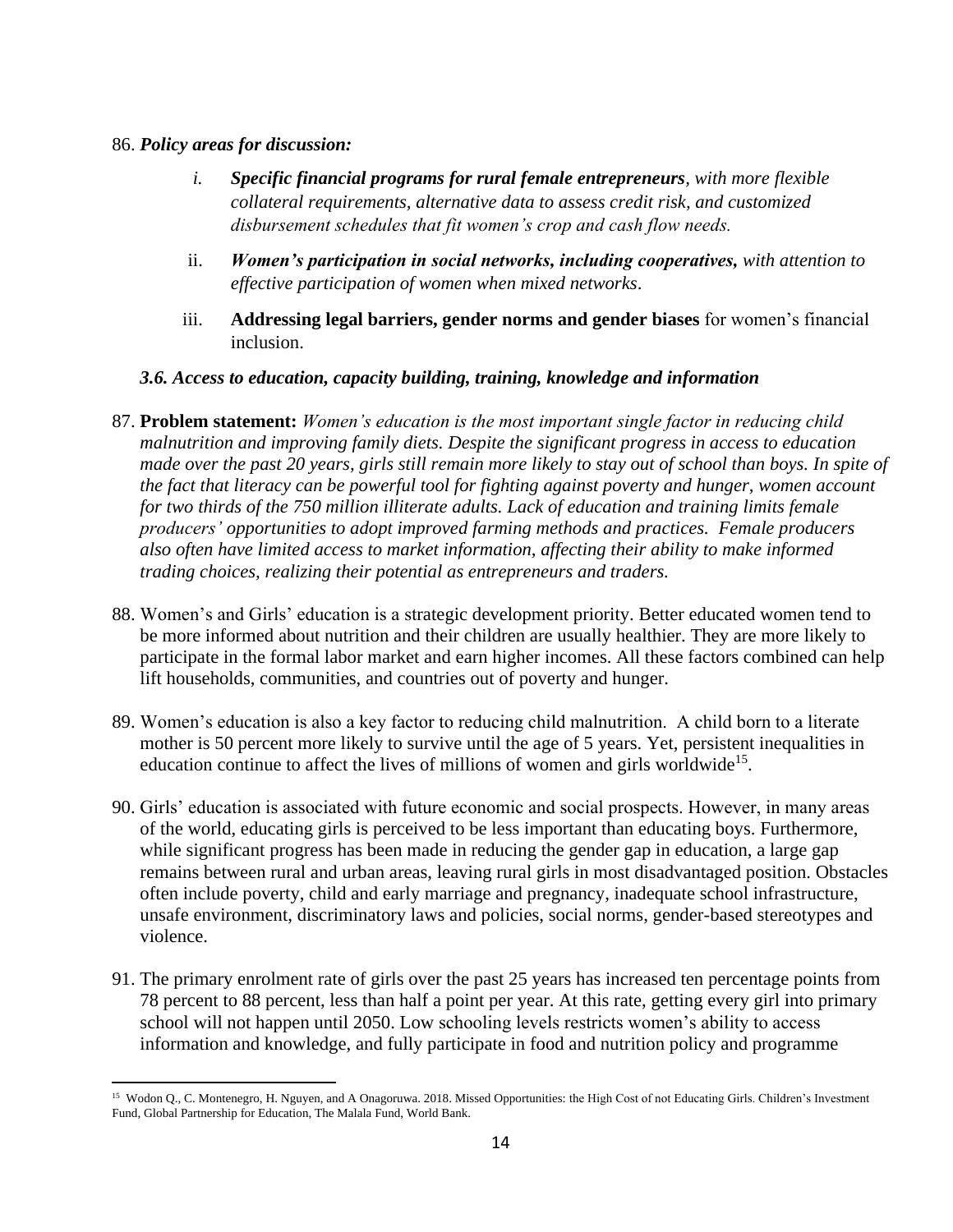formulation. It limits agricultural productivity and food security and nutrition improvements for them and their families.

- 92. Female producers are often hampered in taking advantage of and using extension services and information partly because of low literacy rates. Literacy correlates with greater understanding of nutrition, breastfeeding, better farming practices and improved crop production methods, including increased likelihood of using improved crop varieties and fertilizers. Literate farmers also have greater negotiating capacity to deal with actors in the agriculture value chains. Capacity building, training, knowledge and access to information are crucial tools for female producers, workers, entrepreneurs, traders and worker to make informed choices.
- 93. Attention should be also paid to the low percentage of women in higher agricultural education as it translates into a limited pool of available women extensionists, agricultural technicians, researchers, planners and policy makers. Gender-responsive advisory services are important to effectively channel adequate information and technologies to female farmers and to ensure that extension services target and respond to the needs of rural women. On the other hand, women's traditional and indigenous knowledge is often disregarded.
- 94. Agricultural researchers are critical to improving farm productivity for all farmers, and gender balance among them is key to ensuring that both women and men's farming challenges are recognized. Yet, in many countries female agricultural researchers are scarce, often less than a quarter. Even where there are more female agricultural researchers, they are far less likely to hold PhDs or be in senior and management positions<sup>16</sup>.

# 95. *Policy areas for discussion:*

- *i. Addressing social norms that perpetuate gender inequality in education, capacity building, training, knowledge access and generation and information.*
- *ii. Female literacy programmes by governments, development partners and civil society that integrate women's literacy classes into agriculture and nutrition programmes.*
- *iii. Analysis of rural advisory services usage and performance with sex-disaggregated and gender-specific indicators related to access to these services.*

# **3.6 Access to appropriate technologies, including ICT-based, digital and agri-innovations**

96. *Problem statement: Information and Communication Technologies (ICT) and the digital revolution are transforming people's lives, offering new opportunities to foster wider communication, knowledge sharing, and collective action. ICT provide a platform to improve food security by*  enabling access to information and information dissemination on food production, market, input *use, food processing and storage, food supply and consumption. ICT allow to monitor, predict and communicate information on food production, shortages, and emerging situations, and mapping and monitoring agriculture production and shortages is a step to achieving food security, ICTs* 

<sup>16</sup> ASTI CGIAR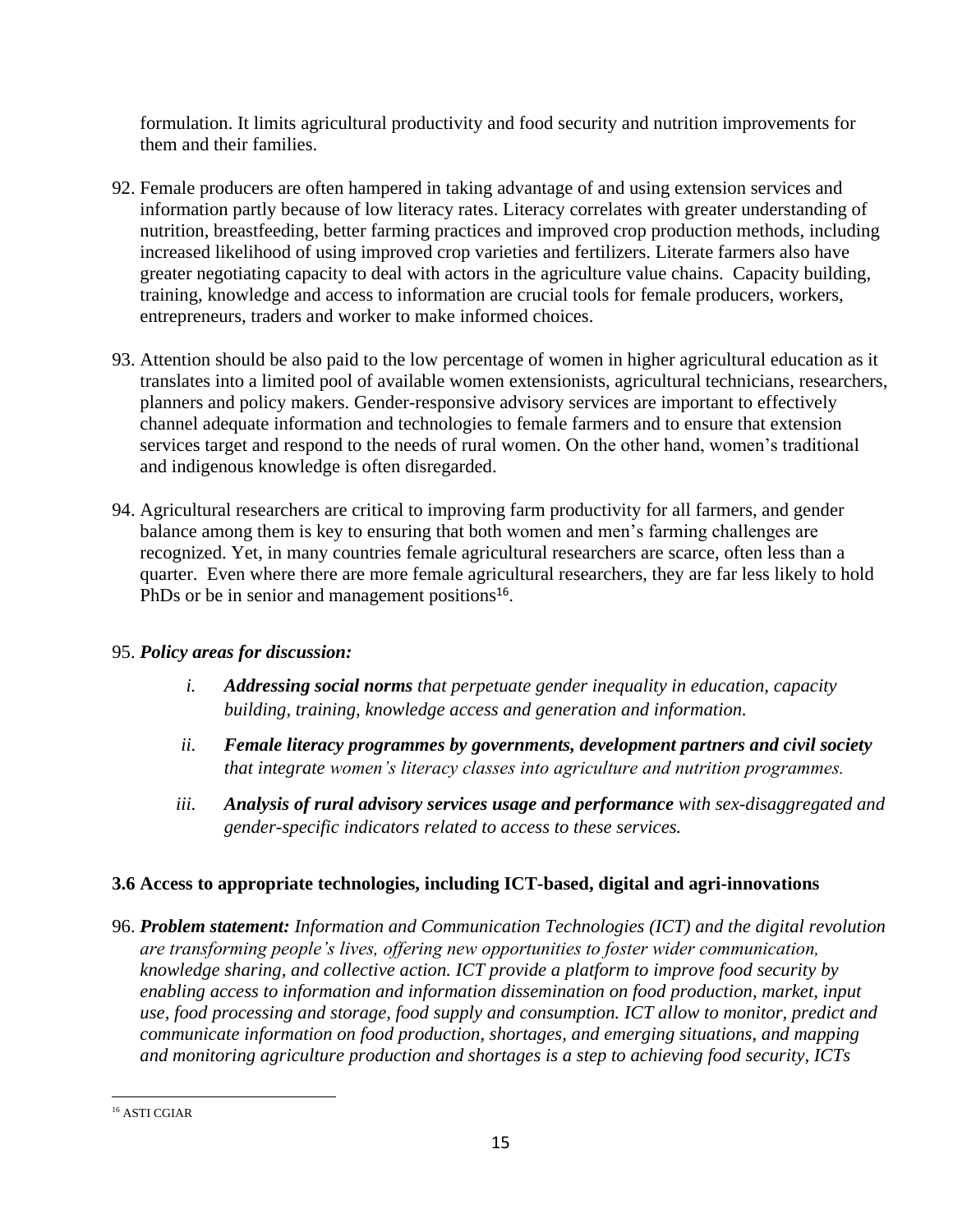*have an increasingly important role in the delivery of services and infrastructure to women in rural areas<sup>17</sup>. However, technologies are not gender neutral, but mirror the societies that they are transforming. Applying a gender lens is crucial to reap the transformational potential and guard against potential risks that technologies can offer women and girls.*

- 97. ICT and digital technologies have a lot to offer to women, by enabling them to have  $access^{18}$  to online information resources and opportunities. ICT can provide access to new economic, employment and training opportunities for women, and connect female farmers with new markets to sell their produce.
- 98. Mobile phones, for instance, can contribute to increasing women's safety and sense of security. Digital messages can be sent to women with respect to agriculture, but also regarding child nutrition and health care. Smartphone ownership and internet access allow women and girls to have more internet mediated engagement with respect to agriculture, food and nutrition related information. Women can receive early warning messages with respect to disasters,<sup>19</sup> enabling them to protect themselves and their families.
- 99. However, digital technologies can also exacerbate existing gender inequities<sup>20</sup> in the food system, if gender aspects are not paid sufficient attention to. Currently, women in low- and middle-income countries are 10 per cent less likely than men to own a mobile and 23 percent less likely to access mobile internet<sup>21</sup>, due to a variety of factors, including education and resources. Consequently, they can be excluded from the information it can provide. The gender gap in access to ICT needs to be urgently addressed if the benefits of ICT to gender equality and gender empowerment are to be achieved.
- 100. *Policy areas for discussion:*
	- *i. Design of agri-tech platforms to address and recognize women's needs and constraints.*
	- *ii. Digital contents and messages targeted to both men and women, and relevant to their needs and realities, as farmers and with respect to child nutrition and health care.*

## **3.8 Safety, security and elimination of violence and discrimination against women and girls in the context of rural and urban agri-food systems**

101. *Problem statement: Discrimination and violence against women and the lack of safety and security for women form a significant barrier to their social, economic and political development, profoundly shaping women's lives and opportunities, at great cost to the food security and nutrition of individuals, families, communities, societies, and the development of*  economies. Women living in contexts of conflict or disaster are at heightened risk of violence<sup>22</sup>.

Emergency Telecommunications Cluster (ETC) <sup>20</sup> *[Bridging the gender digital divide –](https://www.oecd.org/digital/bridging-the-digital-gender-divide.pdf) Include, upskill, innovate*, OECD 2018

<sup>17</sup> World Bank, FAO and IFAD, *Gender in agriculture resource book.* 2009, The International Bank for Reconstruction and Development / The World Bank

<sup>&</sup>lt;sup>18</sup> Measuring digital development – Facts and figures. 2020, UN International Telecommunication Union (ITU) se[e section on access to internet by gender](https://www.itu.int/en/ITU-D/Statistics/Pages/ff2020interactive.aspx) <sup>19</sup> [Women, ICT and emergency telecommunications -](https://www.itu.int/en/ITU-D/Emergency-Telecommunications/Pages/Women-ICT-and-Emergency-Telecommunications.aspx) opportunities and constraints – 2020. International Telecommunication Union (ITU) and the

<sup>&</sup>lt;sup>21</sup> Oliver Rowntree. 2019 Connected Women. The Mobile Gender Gap Report.

<sup>&</sup>lt;sup>22</sup> A number of UN Security Council Resolutions have been passed to address these issues. The first, Resolution 1325, passed in 2000, calls for both participation and gender mainstreaming in all UN peace and security efforts, including peace negotiations, training of peace keepers, and reporting systems.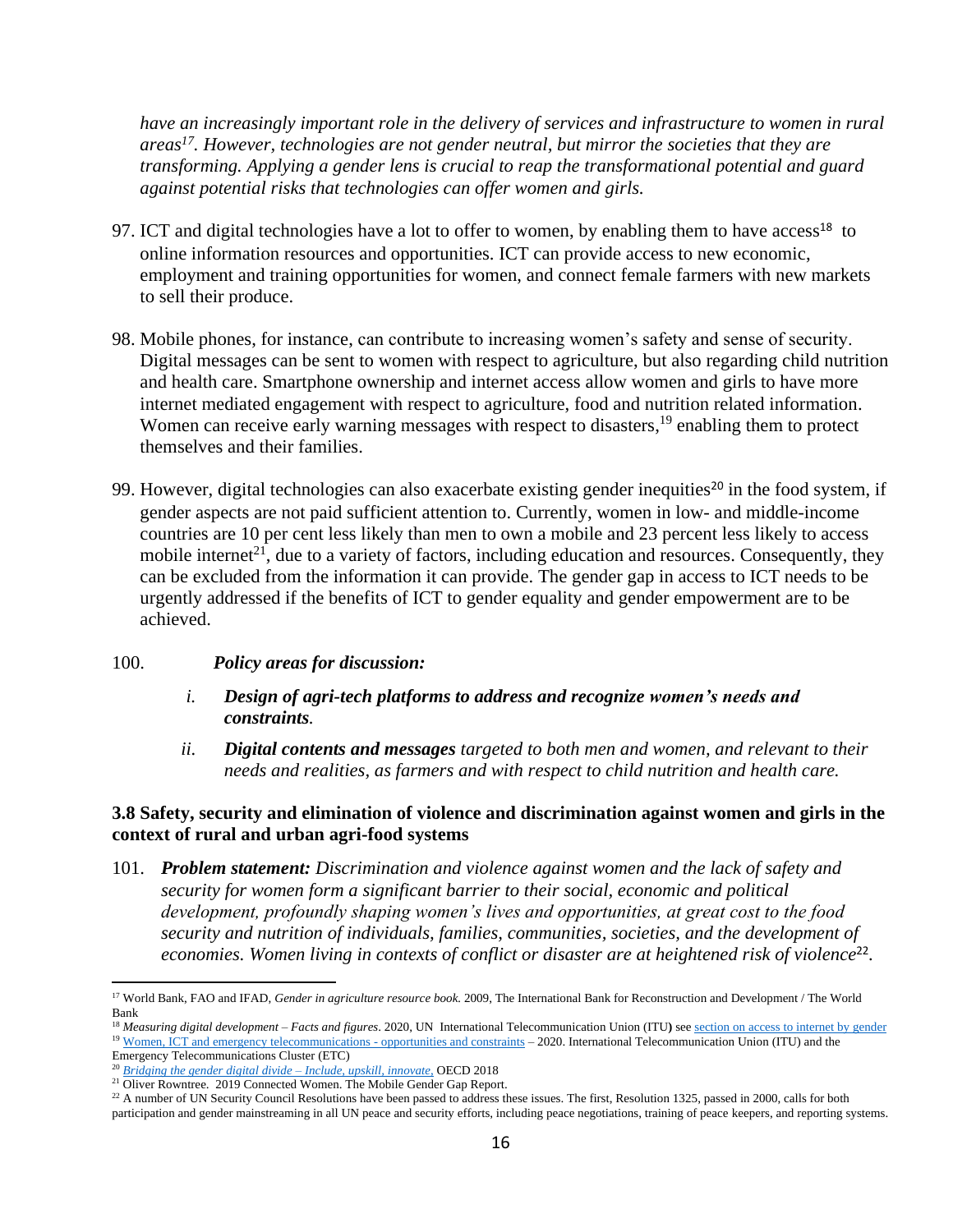- 102. Gender-based violence (GBV) or violence against women and girls is a universal problem that globally affects one in three women in their lifetime. GBV undermines the health, resilience and productive capacity of survivors and their families. Women living in households with domestic violence are likely to have poorer nutritional status together with their children. GBV comes with a significant human rights, health and financial cost to the whole society.
- 103. Crises often exacerbate underlying gender inequalities and gender specific vulnerabilities and increase the risks of violence towards women and girls. Furthermore, the social and economic stress brought on by COVID-19 has resulted in increased prevalence of domestic violence. Women and girls with disabilities are often at a heightened risk of violence and remain excluded from basic services and social support.
- 104. Conflicts and disasters are major contributing factors to food insecurity and malnutrition. Children born in a fragile or conflict-affected state are twice as likely to be malnourished. Gender-inequitable access to land, property or credit mean that women and female-headed households in crises contexts have few buffers against shocks and their consequences, including loss of production, severe food shortages and prices fluctuations. As a result, women's ability to meet their own and their families' nutritional needs may be compromised.
- 105. Food, water and fuelwood shortages often force women to travel longer distances, exposing them to a higher risk of rape and sexual assault, particularly in conflict zones. Food scarcity itself may exacerbate tensions in the household, leading to domestic violence. In order to feed their husband and children, women may reduce their number of meals per day and their food uptake.
- 106. In some contexts, women, of necessity, may adopt negative coping strategies for survival, engaging in transactional sex for money to buy food, exposing them to further violence and increased susceptibility to HIV and AIDS and other sexually transmitted diseases as well as unwanted pregnancies. Raising poverty and food and income scarcity also increase the risk of forced and early marriage of girls, with devastating impacts on their, health, education and development.

- *i. Legal measures to combat GBV. In combatting GBV, legal prohibitions are essential, but insufficient by themselves<sup>23</sup> .*
- *ii. Application of the "do no harm" principle. The food and nutrition programmes have to pay attention to the prevention of gender-based violence and to the security and safety of female beneficiaries, especially of women and girls with disabilities, promoting the protection, safety, dignity and integrity in crisis situations.*

CEDAW General Recommendation 30 (GR30) provides authoritative guidance to member states that have ratified CEDAW to protect women's human rights before, during and after conflict. GR30 affirms CEDAWs link with the UN Security Council work on women, peace and security as outlined in its Resolutions.

<sup>&</sup>lt;sup>23</sup> Gender equality and the empowerment of women and girls should be ensured in support of food security and nutrition in protracted crisis situations, as recognised by relevant international legal instruments, in particular the UN Convention on the Elimination of All Forms of Discrimination against Women (CEDAW).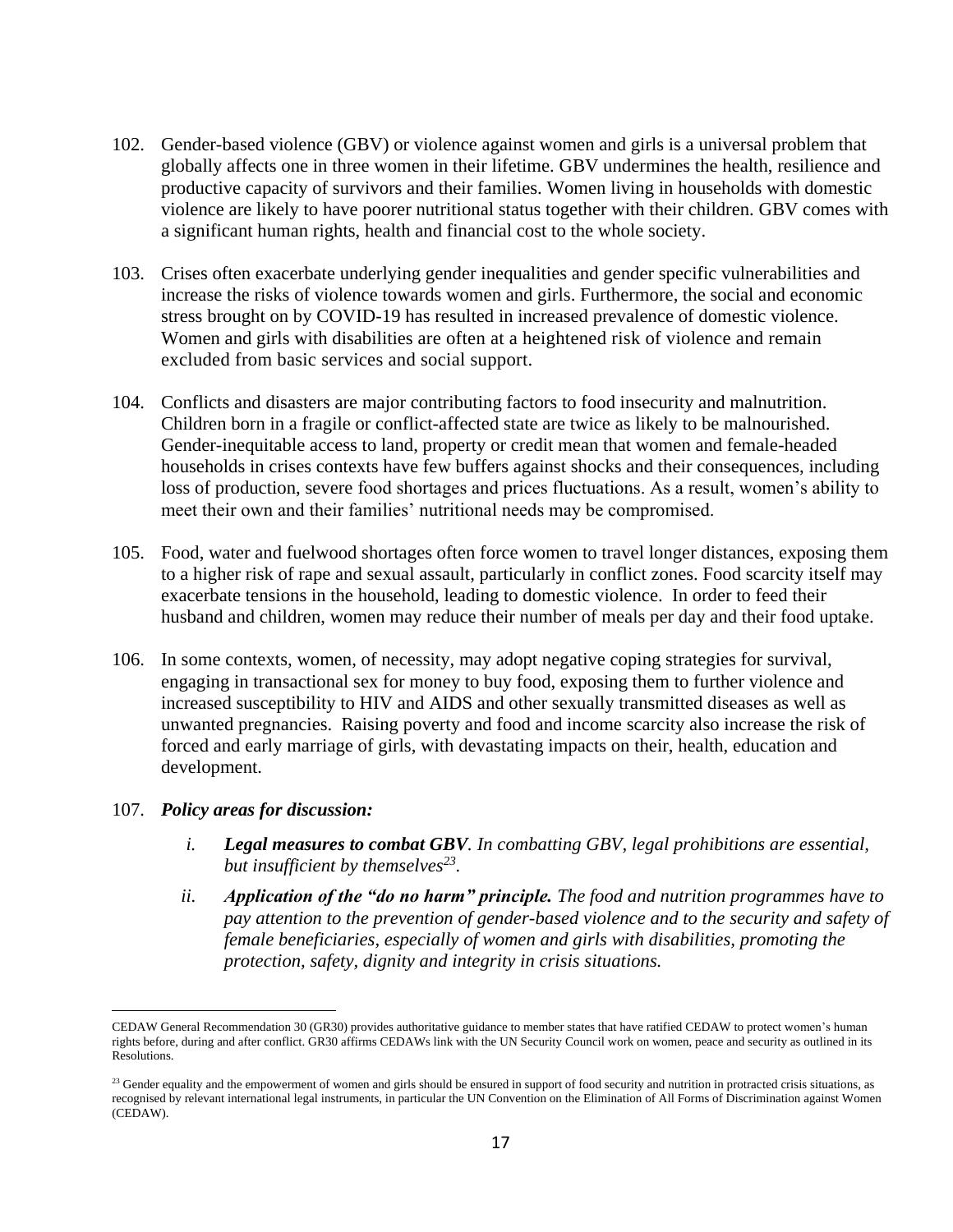*iii. Challenging and changing gender norms that generate and perpetuate GBV and promoting positive masculinities and elimination of harmful practices.*

#### **3.9 Social protection and food and nutrition assistance**

- 108. *Problem statement: The majority of the world's population, in particular in rural areas, are unprotected against shocks, hazards and risks by any form of social protection, women being over-represented in this group. Social protection schemes can address women's and girls' specific risks and constraints, related to their life-cycle and tackle the intergenerational transmission of poverty.*
- 109. Social protection programmes can support communities, households and individuals to prevent, manage and overcome risks and vulnerabilities in relation to different type of shocks and constraints. In many households, the shock absorbers are women, who may reduce their own food consumption and resort to negative coping strategies, including sale of assets, to protect the food security of their children and other family members. Social protection programmes, which can be scaled up quickly and reduce the likelihood of women's asset sales, while protecting food and nutrition security for all household members, are critical.
- 110. Social protection systems and their constituent programmes can play an important protective role during girls' adolescence and transition to adulthood. Social protection can also address risks faced by women and girls over their lifecycle and support them with measures such as child and family benefits, maternity protection, employment injury benefits, sickness and health protection and old-age benefits as well as unemployment insurance, and labor market and livelihood enhancement interventions. A comprehensive set of social policies and programs can significantly contribute towards advancement of gender equality in a society and address the multiple and intersecting forms of discrimination and disadvantage faced by women and girls.
- 111. Social protection programmes in the form of cash or in-kind food and nutrition assistance can have a direct positive impact on food security and nutrition by giving access to more and better food and nutrition for women and their families. The first 1,000 days are critical for children's nutrition. Therefore, interventions that support a healthy pregnancy, safe child birth, exclusive breastfeeding for 6 months and diversified nutritious complementary feeding should be prioritized. In addition, school feeding can support children and especially girls to enrol in schools and benefit from learning, and safe, diverse, and nutritious food.
- 112. School feeding, one of the most common social protection programmes, incentivizes parents and caregivers to send children, especially girls, to school. School meals can improve learning, and, when delivered with nutrition education, can lead to a lifetime of healthier diet choices. When school food is sourced from local smallholder farmers/food producers, especially women farmers/producers, it can foster increases in local production.
- 113. Women and girls are twice as likely to suffer from malnutrition as men and boys, due to a combination of biological, social and cultural factors, and therefore, they may benefit from targeted nutrition interventions. Biological needs vary with women's life cycle, with for instance special needs in iron and folic acid, micronutrients like iron and iodine for pregnant women and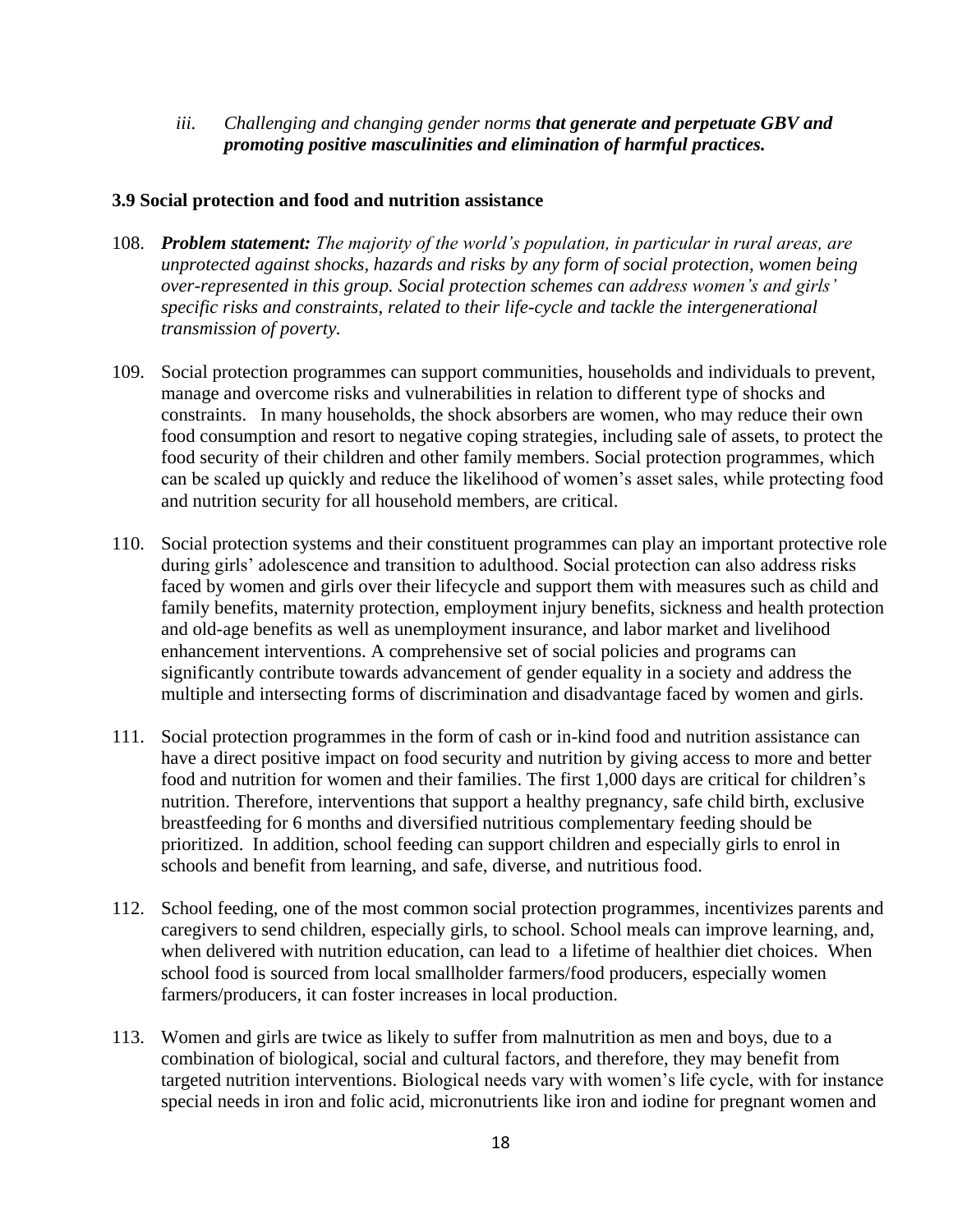adolescent girls. Malnutrition in mothers, especially those who are pregnant or breastfeeding, can set up an intergenerational cycle of malnutrition. Therefore, policies and intervention to support women's and girls' specific nutritional needs are of critical importance.

## 114. *Policy areas for consideration:*

- *i. Social protection programmes paying attention to women's and girls' special nutritional needs.*
- *ii. Social protection programmes that address women's and girls' specific life-cycle transitions and risks and the diversity of women's experiences, based on the collection of sex- and age-disaggregated data.*
- *iii. Equitable benefits for women, men, girls and boys from food assistance and opportunity to participate equally in the decision-making and the design, implementation, monitoring and evaluation of programmes and policies.*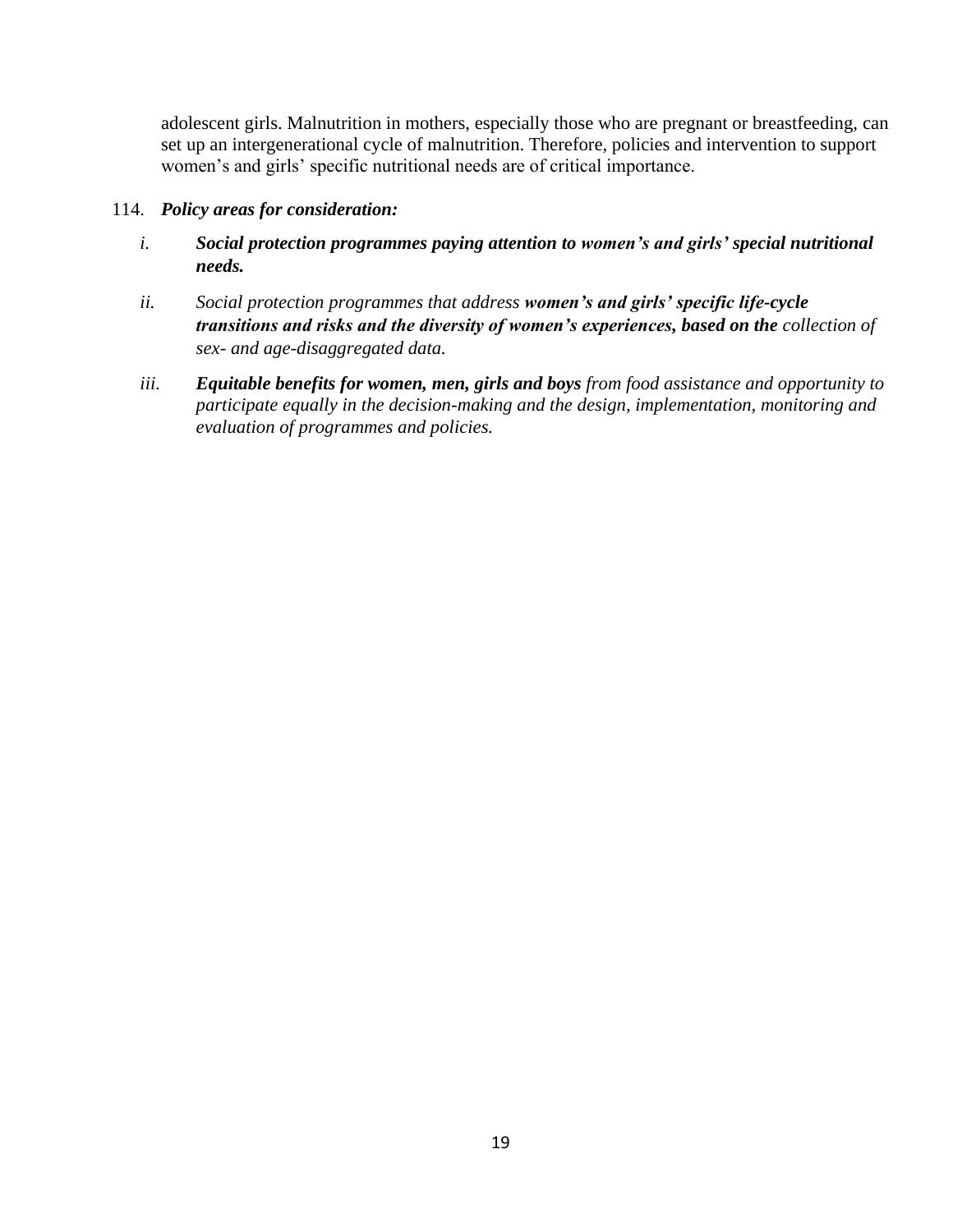# **PART 4 - IMPLEMENTATION AND MONITORING OF THE USE AND APPLICATION OF THE VOLUNTARY GUIDELINES**

# **4.1 POLICY FORMULATION AND IMPLEMENTATION OF THE GUIDELINES**

- 115. *Governments* are encouraged to stand behind their commitments to ensure the equal rights of men and women, boys and girls in the context of food security and nutrition and translate them into national policies, programmes, and investments with sufficient human and financial resources.
- 116. All CFS Members and stakeholders are encouraged to support and promote at all levels within their constituencies, and in collaboration with other relevant initiatives and platforms, the dissemination, use and application of the Guidelines to support the development and implementation of coordinated and multisectoral national policies, laws, programmes and investment plans to achieve gender equality and women's and girls' empowerment in the context of food security and nutrition.
- 117. Governments are invited to use the Guidelines as a tool to undertake initiatives toward achieving gender equality and women's and girls' empowerment in the context of food security and nutrition. These include implementing national strategies and programmes, identifying policy opportunities, fostering a transparent and open dialogue, promoting coordination mechanisms, enhancing policy coherence, supporting innovative technologies, and establishing or strengthening multistakeholder platforms, partnerships, processes and frameworks<sup>24</sup>, promoting and supporting the involvement and engagement of all relevant stakeholders, including representatives of most vulnerable groups.

# **4.2 BUILDING AND STRENGTHENING CAPACITY FOR IMPLEMENTATION**

118. Governments are strongly encouraged to mobilize adequate financial, technical and human resources, and encourage international cooperation, to increase the human and institutional capacity of countries to implement the Guidelines and to identify priorities toward their operationalization and monitoring at the international, regional, national and local levels. Technical agencies of the UN, bilateral cooperation agencies and other development partners can assist in this regard.

# **4.3 MONITORING THE USE AND APPLICATION OF THE GUIDELINES**

119. Governments, in consultation with relevant stakeholders, are encouraged to define national policy priorities and related indicators, mobilize regional and local structures to report on these indicators, and establish or strengthen, where appropriate, existing monitoring and reporting systems in order to assess the efficiency of policies and regulations, and implement appropriate remedial actions in case of negative impacts or gaps.

<sup>&</sup>lt;sup>24</sup> These frameworks include the Scaling Up Nutrition Movement and Nutrition for Growth (N4G)